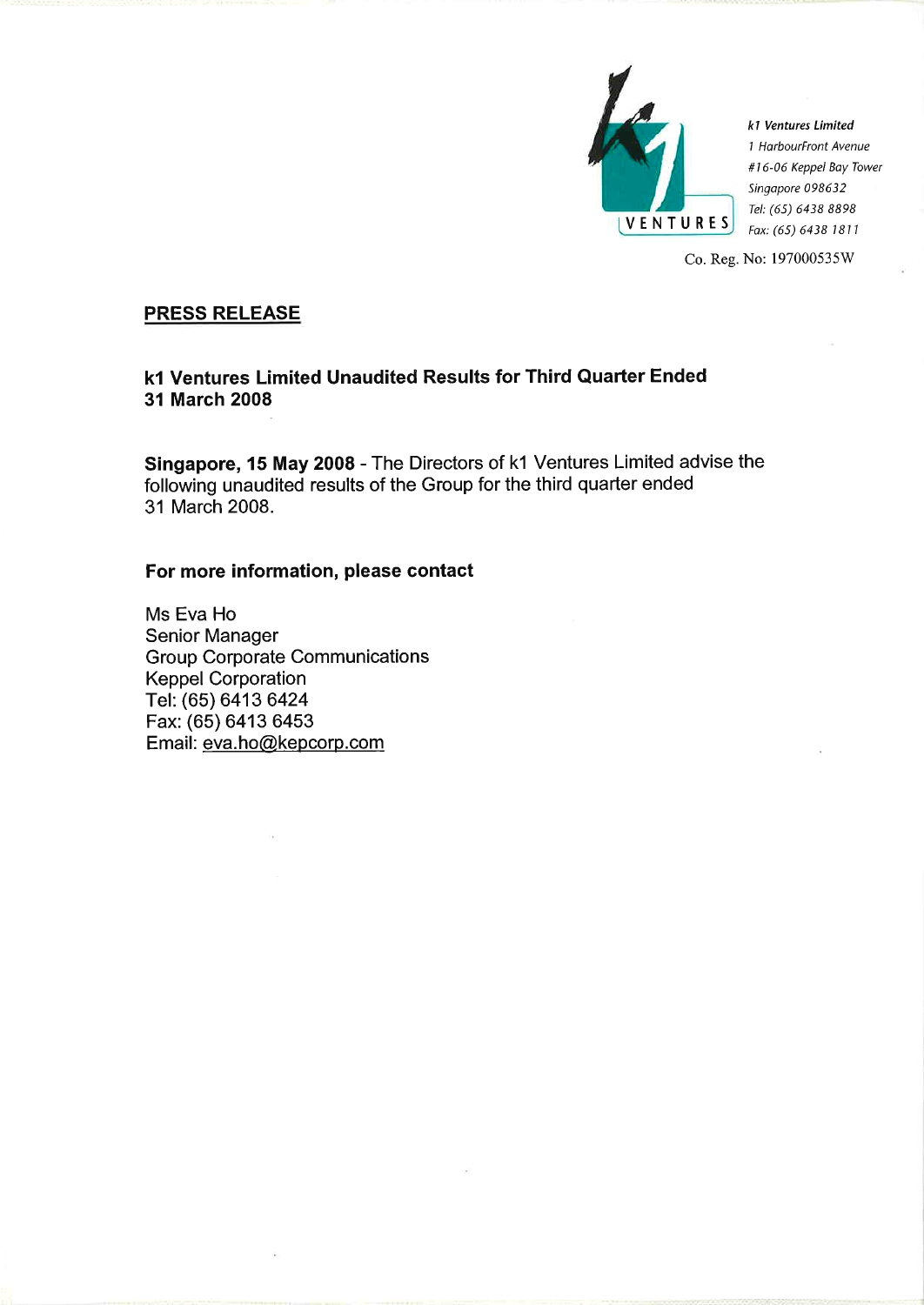## **K1 VENTURES LIMITED**

REG. NO. 197000535W

## **THIRD QUARTER FINANCIAL STATEMENT**

## **UNAUDITED RESULTS FOR THE THIRD QUARTER AND NINE MONTHS ENDED 31 MARCH 2008**

The Directors of **k1 Ventures Limited** advise the following unaudited results of the Group for the third quarter and nine months ended 31 March 2008.

## **1. GROUP PROFIT AND LOSS ACCOUNTS for the third quarter and nine months ended 31 March 2008**

| 1 Jan 08<br>1 Jan 07<br>1 Jul 07<br>1 Jul 06<br>to<br>to<br>to<br>to<br>Note<br>31 Mar 08<br>$+/(-)$ %<br>31 Mar 08<br>31 Mar 07<br>31 Mar 07<br>$+/(-)$ %<br>\$'000<br>\$'000<br>\$'000<br>\$'000<br><b>Continuing Operations</b><br>1a<br>21.21<br>(57.33)<br>Revenue<br>32,540<br>76,259<br>206,572<br>170,423<br>Raw materials &<br><b>NM</b><br><b>NM</b><br>(1)<br>(11)<br>consumables used<br>Net carrying value<br>(37,018)<br>ΝM<br>(42, 018)<br>6.13<br>of investments disposed<br>(44, 595)<br>5.76<br>(3,864)<br>8.94<br>(10, 529)<br>Staff costs<br>(3, 547)<br>(11, 135)<br>Depreciation and amortisation<br>(12, 368)<br>0.35<br>(1.04)<br>(12, 325)<br>(35,761)<br>(36, 137)<br>(20.49)<br>(13.63)<br>Other operating expenses<br>(6, 840)<br>(8,603)<br>(21,771)<br>(25,206)<br>65.09<br>9,468<br>14,765<br>(35.88)<br>93,310<br>56,522<br><b>Operating profit</b><br>(36.44)<br>(5, 377)<br>(9,737)<br>(44.78)<br>(21, 132)<br>(33, 245)<br>Finance expenses<br>292.54<br>9.49<br>Foreign exchange loss<br>(4,581)<br>(1, 167)<br>(10, 738)<br>(9,807)<br>Share of result of associated<br>2,085<br>4.30<br>company and joint ventures<br>1,999<br>4,861<br>5,679<br>(14.40)<br>1,595<br>5,860<br>66,301<br>19,149<br>Profit before tax<br>(72.78)<br>246.24<br>225.93<br>Taxation<br>(1, 186)<br>(28, 428)<br>(3,004)<br>(60.52)<br>(8, 722)<br>409<br>263.22<br>(85.68)<br>Profit from continuing operations<br>2,856<br>37,873<br>10,427<br><b>Discontinued Operations</b><br>Profit/(loss) from<br><b>NM</b><br>567<br>2,572<br>(77.95)<br>(689)<br>discontinued operations<br>2d<br>7,248<br>110.38<br>976<br>(82.02)<br>5,428<br>37,184<br>17,675<br>Profit for the period<br>Attributable to:<br>90.68<br>902<br>5,003<br>(81.97)<br>29,992<br>15,729<br>Shareholders of the Company<br>269.58<br>74<br>(82.59)<br>7,192<br>1,946<br>Minority interest<br>425<br>110.38<br>(82.02)<br>976<br>5,428<br>37,184<br>17,675<br><b>EBITDA</b> <sup>*</sup><br>19,340<br>39.15<br>27,922<br>(30.74)<br>123,194<br>88,531 |  | <b>Third Quarter</b> |  | <b>Nine Months</b> |  |
|--------------------------------------------------------------------------------------------------------------------------------------------------------------------------------------------------------------------------------------------------------------------------------------------------------------------------------------------------------------------------------------------------------------------------------------------------------------------------------------------------------------------------------------------------------------------------------------------------------------------------------------------------------------------------------------------------------------------------------------------------------------------------------------------------------------------------------------------------------------------------------------------------------------------------------------------------------------------------------------------------------------------------------------------------------------------------------------------------------------------------------------------------------------------------------------------------------------------------------------------------------------------------------------------------------------------------------------------------------------------------------------------------------------------------------------------------------------------------------------------------------------------------------------------------------------------------------------------------------------------------------------------------------------------------------------------------------------------------------------------------------------------------------------------------------------------------------------------------------------------------------------------------------------------------------------------------------------------------------------------------------------------------------------------|--|----------------------|--|--------------------|--|
|                                                                                                                                                                                                                                                                                                                                                                                                                                                                                                                                                                                                                                                                                                                                                                                                                                                                                                                                                                                                                                                                                                                                                                                                                                                                                                                                                                                                                                                                                                                                                                                                                                                                                                                                                                                                                                                                                                                                                                                                                                            |  |                      |  |                    |  |
|                                                                                                                                                                                                                                                                                                                                                                                                                                                                                                                                                                                                                                                                                                                                                                                                                                                                                                                                                                                                                                                                                                                                                                                                                                                                                                                                                                                                                                                                                                                                                                                                                                                                                                                                                                                                                                                                                                                                                                                                                                            |  |                      |  |                    |  |
|                                                                                                                                                                                                                                                                                                                                                                                                                                                                                                                                                                                                                                                                                                                                                                                                                                                                                                                                                                                                                                                                                                                                                                                                                                                                                                                                                                                                                                                                                                                                                                                                                                                                                                                                                                                                                                                                                                                                                                                                                                            |  |                      |  |                    |  |
|                                                                                                                                                                                                                                                                                                                                                                                                                                                                                                                                                                                                                                                                                                                                                                                                                                                                                                                                                                                                                                                                                                                                                                                                                                                                                                                                                                                                                                                                                                                                                                                                                                                                                                                                                                                                                                                                                                                                                                                                                                            |  |                      |  |                    |  |
|                                                                                                                                                                                                                                                                                                                                                                                                                                                                                                                                                                                                                                                                                                                                                                                                                                                                                                                                                                                                                                                                                                                                                                                                                                                                                                                                                                                                                                                                                                                                                                                                                                                                                                                                                                                                                                                                                                                                                                                                                                            |  |                      |  |                    |  |
|                                                                                                                                                                                                                                                                                                                                                                                                                                                                                                                                                                                                                                                                                                                                                                                                                                                                                                                                                                                                                                                                                                                                                                                                                                                                                                                                                                                                                                                                                                                                                                                                                                                                                                                                                                                                                                                                                                                                                                                                                                            |  |                      |  |                    |  |
|                                                                                                                                                                                                                                                                                                                                                                                                                                                                                                                                                                                                                                                                                                                                                                                                                                                                                                                                                                                                                                                                                                                                                                                                                                                                                                                                                                                                                                                                                                                                                                                                                                                                                                                                                                                                                                                                                                                                                                                                                                            |  |                      |  |                    |  |
|                                                                                                                                                                                                                                                                                                                                                                                                                                                                                                                                                                                                                                                                                                                                                                                                                                                                                                                                                                                                                                                                                                                                                                                                                                                                                                                                                                                                                                                                                                                                                                                                                                                                                                                                                                                                                                                                                                                                                                                                                                            |  |                      |  |                    |  |
|                                                                                                                                                                                                                                                                                                                                                                                                                                                                                                                                                                                                                                                                                                                                                                                                                                                                                                                                                                                                                                                                                                                                                                                                                                                                                                                                                                                                                                                                                                                                                                                                                                                                                                                                                                                                                                                                                                                                                                                                                                            |  |                      |  |                    |  |
|                                                                                                                                                                                                                                                                                                                                                                                                                                                                                                                                                                                                                                                                                                                                                                                                                                                                                                                                                                                                                                                                                                                                                                                                                                                                                                                                                                                                                                                                                                                                                                                                                                                                                                                                                                                                                                                                                                                                                                                                                                            |  |                      |  |                    |  |
|                                                                                                                                                                                                                                                                                                                                                                                                                                                                                                                                                                                                                                                                                                                                                                                                                                                                                                                                                                                                                                                                                                                                                                                                                                                                                                                                                                                                                                                                                                                                                                                                                                                                                                                                                                                                                                                                                                                                                                                                                                            |  |                      |  |                    |  |
|                                                                                                                                                                                                                                                                                                                                                                                                                                                                                                                                                                                                                                                                                                                                                                                                                                                                                                                                                                                                                                                                                                                                                                                                                                                                                                                                                                                                                                                                                                                                                                                                                                                                                                                                                                                                                                                                                                                                                                                                                                            |  |                      |  |                    |  |
|                                                                                                                                                                                                                                                                                                                                                                                                                                                                                                                                                                                                                                                                                                                                                                                                                                                                                                                                                                                                                                                                                                                                                                                                                                                                                                                                                                                                                                                                                                                                                                                                                                                                                                                                                                                                                                                                                                                                                                                                                                            |  |                      |  |                    |  |
|                                                                                                                                                                                                                                                                                                                                                                                                                                                                                                                                                                                                                                                                                                                                                                                                                                                                                                                                                                                                                                                                                                                                                                                                                                                                                                                                                                                                                                                                                                                                                                                                                                                                                                                                                                                                                                                                                                                                                                                                                                            |  |                      |  |                    |  |
|                                                                                                                                                                                                                                                                                                                                                                                                                                                                                                                                                                                                                                                                                                                                                                                                                                                                                                                                                                                                                                                                                                                                                                                                                                                                                                                                                                                                                                                                                                                                                                                                                                                                                                                                                                                                                                                                                                                                                                                                                                            |  |                      |  |                    |  |
|                                                                                                                                                                                                                                                                                                                                                                                                                                                                                                                                                                                                                                                                                                                                                                                                                                                                                                                                                                                                                                                                                                                                                                                                                                                                                                                                                                                                                                                                                                                                                                                                                                                                                                                                                                                                                                                                                                                                                                                                                                            |  |                      |  |                    |  |
|                                                                                                                                                                                                                                                                                                                                                                                                                                                                                                                                                                                                                                                                                                                                                                                                                                                                                                                                                                                                                                                                                                                                                                                                                                                                                                                                                                                                                                                                                                                                                                                                                                                                                                                                                                                                                                                                                                                                                                                                                                            |  |                      |  |                    |  |
|                                                                                                                                                                                                                                                                                                                                                                                                                                                                                                                                                                                                                                                                                                                                                                                                                                                                                                                                                                                                                                                                                                                                                                                                                                                                                                                                                                                                                                                                                                                                                                                                                                                                                                                                                                                                                                                                                                                                                                                                                                            |  |                      |  |                    |  |
|                                                                                                                                                                                                                                                                                                                                                                                                                                                                                                                                                                                                                                                                                                                                                                                                                                                                                                                                                                                                                                                                                                                                                                                                                                                                                                                                                                                                                                                                                                                                                                                                                                                                                                                                                                                                                                                                                                                                                                                                                                            |  |                      |  |                    |  |
|                                                                                                                                                                                                                                                                                                                                                                                                                                                                                                                                                                                                                                                                                                                                                                                                                                                                                                                                                                                                                                                                                                                                                                                                                                                                                                                                                                                                                                                                                                                                                                                                                                                                                                                                                                                                                                                                                                                                                                                                                                            |  |                      |  |                    |  |
|                                                                                                                                                                                                                                                                                                                                                                                                                                                                                                                                                                                                                                                                                                                                                                                                                                                                                                                                                                                                                                                                                                                                                                                                                                                                                                                                                                                                                                                                                                                                                                                                                                                                                                                                                                                                                                                                                                                                                                                                                                            |  |                      |  |                    |  |
|                                                                                                                                                                                                                                                                                                                                                                                                                                                                                                                                                                                                                                                                                                                                                                                                                                                                                                                                                                                                                                                                                                                                                                                                                                                                                                                                                                                                                                                                                                                                                                                                                                                                                                                                                                                                                                                                                                                                                                                                                                            |  |                      |  |                    |  |
|                                                                                                                                                                                                                                                                                                                                                                                                                                                                                                                                                                                                                                                                                                                                                                                                                                                                                                                                                                                                                                                                                                                                                                                                                                                                                                                                                                                                                                                                                                                                                                                                                                                                                                                                                                                                                                                                                                                                                                                                                                            |  |                      |  |                    |  |
|                                                                                                                                                                                                                                                                                                                                                                                                                                                                                                                                                                                                                                                                                                                                                                                                                                                                                                                                                                                                                                                                                                                                                                                                                                                                                                                                                                                                                                                                                                                                                                                                                                                                                                                                                                                                                                                                                                                                                                                                                                            |  |                      |  |                    |  |
|                                                                                                                                                                                                                                                                                                                                                                                                                                                                                                                                                                                                                                                                                                                                                                                                                                                                                                                                                                                                                                                                                                                                                                                                                                                                                                                                                                                                                                                                                                                                                                                                                                                                                                                                                                                                                                                                                                                                                                                                                                            |  |                      |  |                    |  |
| Earnings per ordinary share:<br>Continuing and discontinued operations                                                                                                                                                                                                                                                                                                                                                                                                                                                                                                                                                                                                                                                                                                                                                                                                                                                                                                                                                                                                                                                                                                                                                                                                                                                                                                                                                                                                                                                                                                                                                                                                                                                                                                                                                                                                                                                                                                                                                                     |  |                      |  |                    |  |
| 77.22<br>basic<br>1 <sub>d</sub><br>$0.04$ cts<br>$0.25$ cts<br>(84.00)<br>$1.40$ cts<br>$0.79$ cts                                                                                                                                                                                                                                                                                                                                                                                                                                                                                                                                                                                                                                                                                                                                                                                                                                                                                                                                                                                                                                                                                                                                                                                                                                                                                                                                                                                                                                                                                                                                                                                                                                                                                                                                                                                                                                                                                                                                        |  |                      |  |                    |  |
| 85.33<br>diluted<br>1d<br>$0.04$ cts<br>$0.24$ cts<br>(83.33)<br>$1.39$ cts<br>$0.75$ cts                                                                                                                                                                                                                                                                                                                                                                                                                                                                                                                                                                                                                                                                                                                                                                                                                                                                                                                                                                                                                                                                                                                                                                                                                                                                                                                                                                                                                                                                                                                                                                                                                                                                                                                                                                                                                                                                                                                                                  |  |                      |  |                    |  |
| Continuing operations                                                                                                                                                                                                                                                                                                                                                                                                                                                                                                                                                                                                                                                                                                                                                                                                                                                                                                                                                                                                                                                                                                                                                                                                                                                                                                                                                                                                                                                                                                                                                                                                                                                                                                                                                                                                                                                                                                                                                                                                                      |  |                      |  |                    |  |
| basic<br>$0.02$ cts<br>$0.12$ cts<br>(83.33)<br>$1.43$ cts<br>$0.42$ cts<br>240.48<br>1 <sub>d</sub><br>diluted<br>1d<br>$0.02$ cts<br>$0.12$ cts<br>(83.33)<br>$1.43$ cts<br>248.78<br>$0.41$ cts                                                                                                                                                                                                                                                                                                                                                                                                                                                                                                                                                                                                                                                                                                                                                                                                                                                                                                                                                                                                                                                                                                                                                                                                                                                                                                                                                                                                                                                                                                                                                                                                                                                                                                                                                                                                                                         |  |                      |  |                    |  |

\* EBITDA is defined as profit before tax, finance expenses, depreciation and amortisation for continuing operations. \*\* NM - Not Meaningful

Note :

(a) Discontinued Operation reflects the Group's activities in Mid Pac Petroleum, LLC ("Mid Pac"), the retail gasoline operations in Hawaii. Refer to note 2d for details.

(b) The profit and loss comparatives have been adjusted to conform with changes in presentation in the current financial year.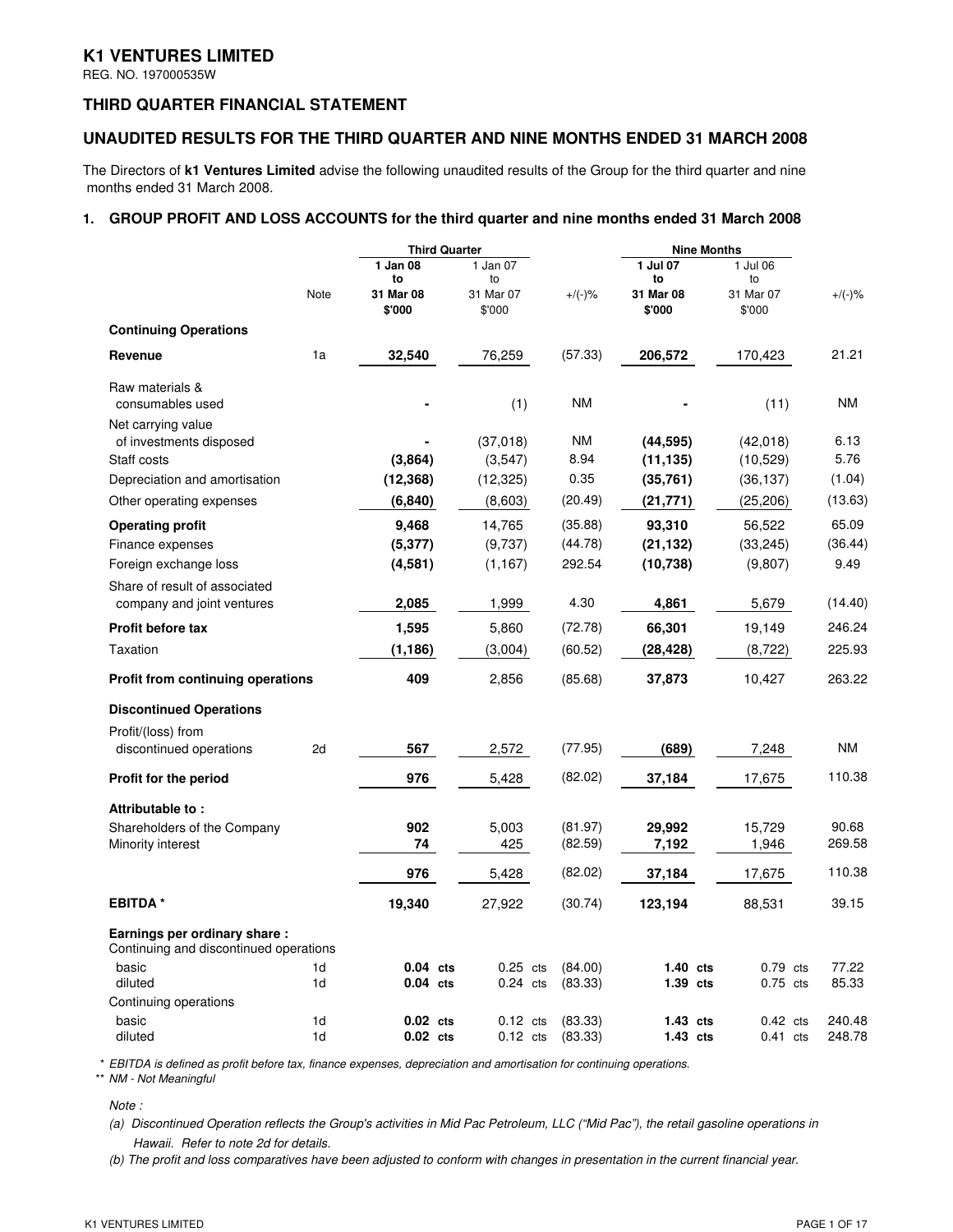## **Notes to Group Profit and Loss Accounts**

1a. Breakdown of revenue

|                                         | <b>Third Quarter</b> |           |           | <b>Nine Months</b> |           |         |
|-----------------------------------------|----------------------|-----------|-----------|--------------------|-----------|---------|
|                                         | 1 Jan 08             | 1 Jan 07  |           | 1 Jul 07           | 1 Jul 06  |         |
|                                         | to                   | to        |           | to                 | to        |         |
|                                         | 31 Mar 08            | 31 Mar 07 |           | 31 Mar 08          | 31 Mar 07 |         |
|                                         | \$'000               | \$'000    | $+/(-)$ % | \$'000             | \$'000    | +/(-)%  |
| <b>Continuing operations</b>            |                      |           |           |                    |           |         |
| Revenue from transportation leasing     | 23,557               | 32,575    | (27.68)   | 83,636             | 103,936   | (19.53) |
| Proceeds from sale of investments       | 6,206                | 38,461    | (83.86)   | 105,362            | 45,941    | 129.34  |
| Dividend income                         |                      | 1,154     | ΝM        | 961                | 3,311     | (70.98) |
| Interest income from:                   |                      |           |           |                    |           |         |
| Related parties                         | 683                  | 647       | 5.56      | 3,263              | 4,375     | (25.42) |
| <b>Others</b>                           | 743                  | 2,178     | (65.89)   | 3,398              | 6,833     | (50.27) |
| <b>Others</b>                           | 1,351                | 1,244     | 8.56      | 9,952              | 6,027     | 65.12   |
|                                         | 32,540               | 76,259    | (57.33)   | 206,572            | 170,423   | 21.21   |
| <b>Discontinued operation</b>           |                      |           |           |                    |           |         |
| Revenue from retail gasoline operations | 75                   | 55,049    | (99.86)   | 45,561             | 182,305   | (75.01) |
| <b>Others</b>                           |                      | 531       | <b>NM</b> | 397                | 1,733     | (77.05) |
|                                         | 75                   | 55,580    | (99.87)   | 45,958             | 184,038   | (75.03) |
| Consideration for sale of business      | 568                  |           | NM        | 69,911             |           | ΝM      |
|                                         | 643                  | 55,580    | (98.84)   | 115,869            | 184,038   | (37.04) |
|                                         | 33,183               | 131,839   | (74.83)   | 322,441            | 354,461   | (9.03)  |

1b. Pre-tax profit of the Group is arrived at after crediting/(charging) the following :

|                                           | <b>Third Quarter</b> |           |           | <b>Nine Months</b> |                |         |
|-------------------------------------------|----------------------|-----------|-----------|--------------------|----------------|---------|
|                                           | 1 Jan 08             | Jan 07    |           | 1 Jul 07           | 1 Jul 06       |         |
|                                           | to                   | to        |           | to                 | to             |         |
|                                           | 31 Mar 08            | 31 Mar 07 | $+/(-)$ % | 31 Mar 08          | 31 Mar 07      | +/(-)%  |
|                                           | \$'000               | \$'000    |           | \$'000             | \$'000         |         |
| <b>Continuing operations</b>              |                      |           |           |                    |                |         |
| (Loss)/profit on disposal of fixed assets | (101)                | 235       | <b>NM</b> | 5.964              | 2.455          | 142.93  |
| Profit on sale of investments             | 6,206                | 1.443     | 330.08    | 60.766             | 3,923          | NM      |
| (Provision)/write-back of doubtful debts  | (2)                  | 58        | <b>NM</b> | 133                | (4)            | NM      |
| Fair value gain/(loss) - Derivatives      | ۰                    | 36        | <b>NM</b> | 18                 | (283)          | NM      |
| <b>Discontinued operations</b>            |                      |           |           |                    |                |         |
| Profit on disposal of subsidiary          | 365                  |           | <b>NM</b> | 3.115              | $\blacksquare$ | NM      |
| (Loss)/profit on disposal of fixed assets | (18)                 | 2.164     | <b>NM</b> | 1.032              | 2.138          | (51.73) |

1c. There was no material adjustment for under or over provision of tax in respect of prior years.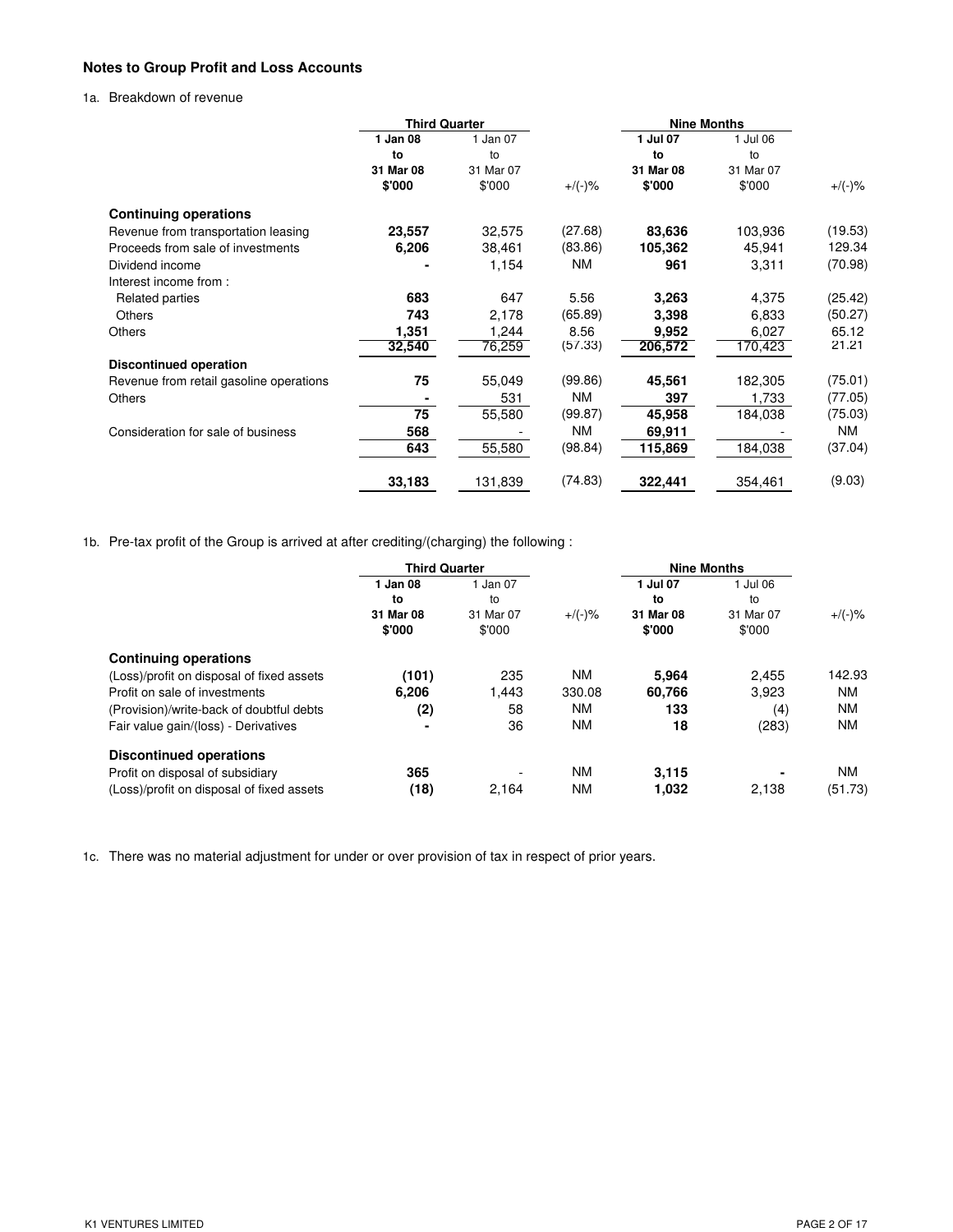## 1d. Earnings per ordinary share

|                                                                                                                                                                   | <b>GROUP</b>            |                         |                 |                         |                         |                |
|-------------------------------------------------------------------------------------------------------------------------------------------------------------------|-------------------------|-------------------------|-----------------|-------------------------|-------------------------|----------------|
|                                                                                                                                                                   |                         | <b>Third Quarter</b>    |                 | 9 Months                |                         |                |
|                                                                                                                                                                   | 1 Jan 08                | 1 Jan 07                |                 | 1 Jul 07                | 1 Jul 06                |                |
|                                                                                                                                                                   | to                      | to                      |                 | to                      | to                      |                |
|                                                                                                                                                                   | 31 Mar 08               | 31 Mar 07               | $+/(-)$ %       | 31 Mar 08               | 31 Mar 07               | $+/(-)$ %      |
| <b>Continuing and Discontinued operations</b><br>Earnings per Ordinary Share of the Group<br>for the period based on net profit<br>attributable to shareholders : |                         |                         |                 |                         |                         |                |
| (i) Based on the weighted<br>average number of shares<br>- Weighted average                                                                                       | $0.04$ cts              | $0.25$ cts              | (84.00)         | 1.40<br>cts             | $0.79$ cts              | 77.22          |
| number of shares ('000)                                                                                                                                           | 2,140,270               | 1,995,728               | 7.24            | 2,140,270               | 1,995,728               | 7.24           |
| (ii) On a fully diluted basis<br>- Adjusted weighted<br>average number of shares ('000)                                                                           | $0.04$ cts<br>2,151,547 | $0.24$ cts<br>2,090,174 | (83.33)<br>2.94 | $1.39$ cts<br>2,151,547 | $0.75$ cts<br>2,090,174 | 85.33<br>2.94  |
| <b>Continuing operations</b><br>Earnings per Ordinary Share of the Group<br>for the period based on net profit<br>attributable to shareholders:                   |                         |                         |                 |                         |                         |                |
| (i) Based on the weighted<br>average number of shares<br>- Weighted average<br>number of shares ('000)                                                            | $0.02$ cts<br>2,140,270 | $0.12$ cts<br>1,995,728 | (83.33)<br>7.24 | $1.43$ cts<br>2,140,270 | $0.42$ cts<br>1,995,728 | 240.48<br>7.24 |
| (ii) On a fully diluted basis<br>- Adjusted weighted                                                                                                              | $0.02$ cts              | $0.12$ cts              | (83.33)         | $1.43$ cts              | $0.41$ cts              | 248.78         |
| average number of shares ('000)                                                                                                                                   | 2,151,547               | 2,090,174               | 2.94            | 2,151,547               | 2,090,174               | 2.94           |

1e. There was no extraordinary item during the period.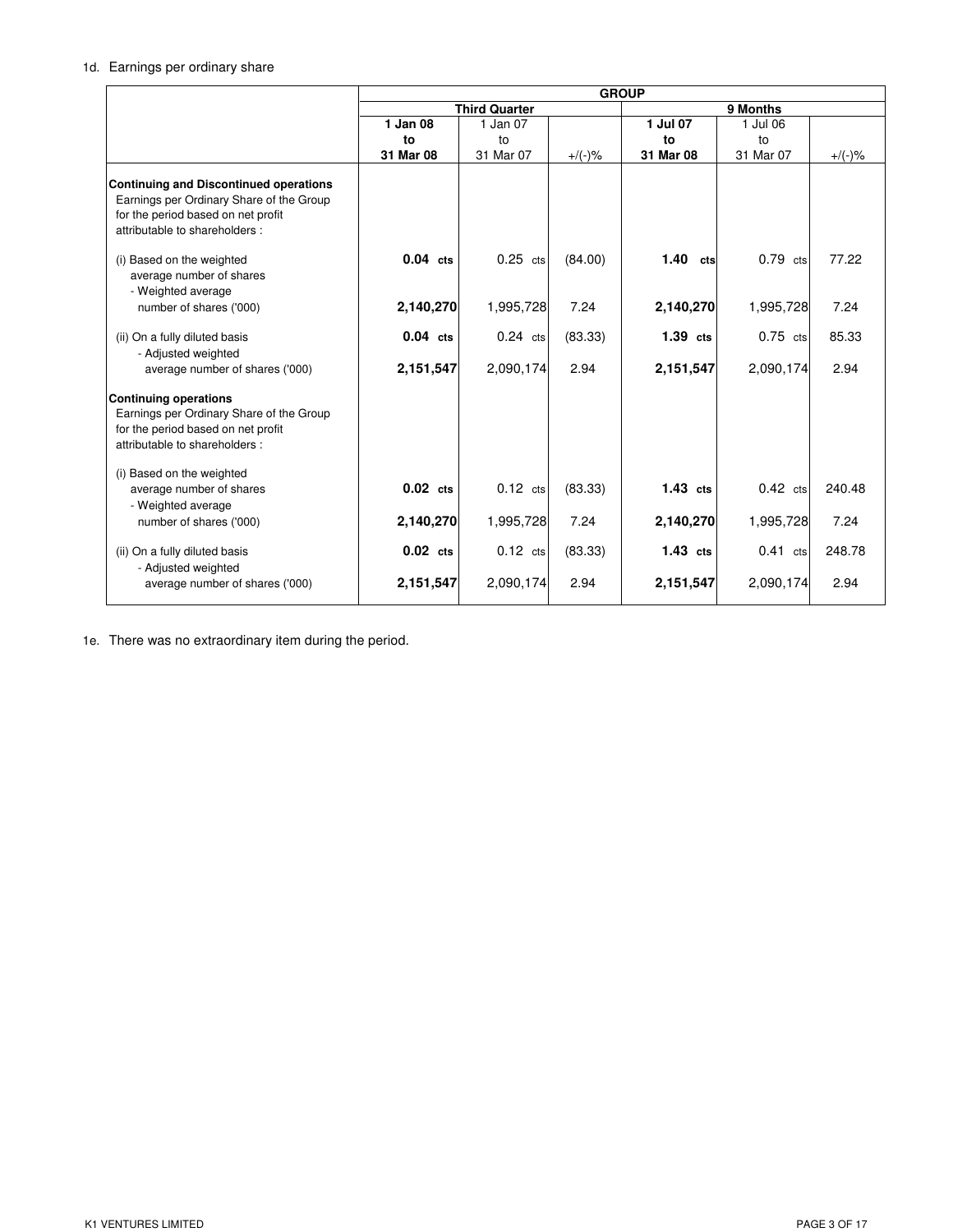|                                         |                | <b>GROUP</b> |           | <b>COMPANY</b> |           |
|-----------------------------------------|----------------|--------------|-----------|----------------|-----------|
|                                         |                | As at        | As at     | As at          | As at     |
|                                         | Note           | 31 Mar 08    | 30 Jun 07 | 31 Mar 08      | 30 Jun 07 |
|                                         |                | \$'000       | \$'000    | \$'000         | \$'000    |
| Share capital                           |                | 196,437      | 318,774   | 196,437        | 318,774   |
| <b>Reserves</b>                         |                | 313,070      | 360,554   | 226,863        | 263,427   |
| Share capital & reserves                |                | 509,507      | 679,328   | 423,300        | 582,201   |
| <b>Minority interests</b>               |                | 50,319       | 48,414    |                |           |
| Capital employed                        |                | 559,826      | 727,742   | 423,300        | 582,201   |
| Represented by:                         |                |              |           |                |           |
| <b>Fixed assets</b>                     |                | 472,014      | 540,827   | 7              | 19        |
| <b>Subsidiaries</b>                     |                |              |           | 287,127        | 304,155   |
| Associated company and joint ventures   |                | 38,344       | 83,796    |                |           |
| Available-for-sale investments          |                | 209,048      | 231,083   | 22,299         | 15,417    |
| Other assets                            |                | 4,877        | 7,261     |                |           |
| Intangibles                             |                | 198,983      | 237,719   |                |           |
|                                         |                | 923,266      | 1,100,686 | 309,433        | 319,591   |
| <b>Current assets</b>                   |                |              |           |                |           |
| <b>Stocks</b>                           |                | 8,250        | 18,090    |                |           |
| Amounts due from:                       |                |              |           |                |           |
| - subsidiaries                          |                |              |           | 36             | 46,861    |
| - associated company and joint ventures |                |              | 484       |                |           |
| <b>Debtors</b>                          |                | 8,981        | 21,376    | 82             | 2,511     |
| Bank balances, deposits and cash        | 3 <sub>b</sub> | 169,775      | 310,481   | 160,561        | 263,905   |
|                                         |                | 187,006      | 350,431   | 160,679        | 313,277   |
| <b>Current liabilities</b>              |                |              |           |                |           |
| Creditors                               |                | 11,894       | 28,522    | 35,218         | 38,681    |
| Amount due to:                          |                |              |           |                |           |
| - subsidiaries                          |                |              |           | 846            | 3,962     |
| - associated company and joint ventures |                | 260          | 184       |                |           |
| Term loans                              |                | 3,101        | 4,657     |                |           |
| Provision for taxation                  |                | 39,186       | 37,082    | 2,555          | 2,055     |
|                                         |                | 54,441       | 70,445    | 38,619         | 44,698    |
| <b>Net current assets</b>               |                | 132,565      | 279,986   | 122,060        | 268,579   |
| <b>Non-current liabilities</b>          |                |              |           |                |           |
| Term loans                              |                | 297,893      | 450,836   |                |           |
| Deferred liabilities                    |                | 2,904        | 4,396     |                |           |
| Deferred taxation                       |                | 195,208      | 197,698   | 8,193          | 5,969     |
|                                         |                | 496,005      | 652,930   | 8,193          | 5,969     |
| <b>Net assets</b>                       |                | 559,826      | 727,742   | 423,300        | 582,201   |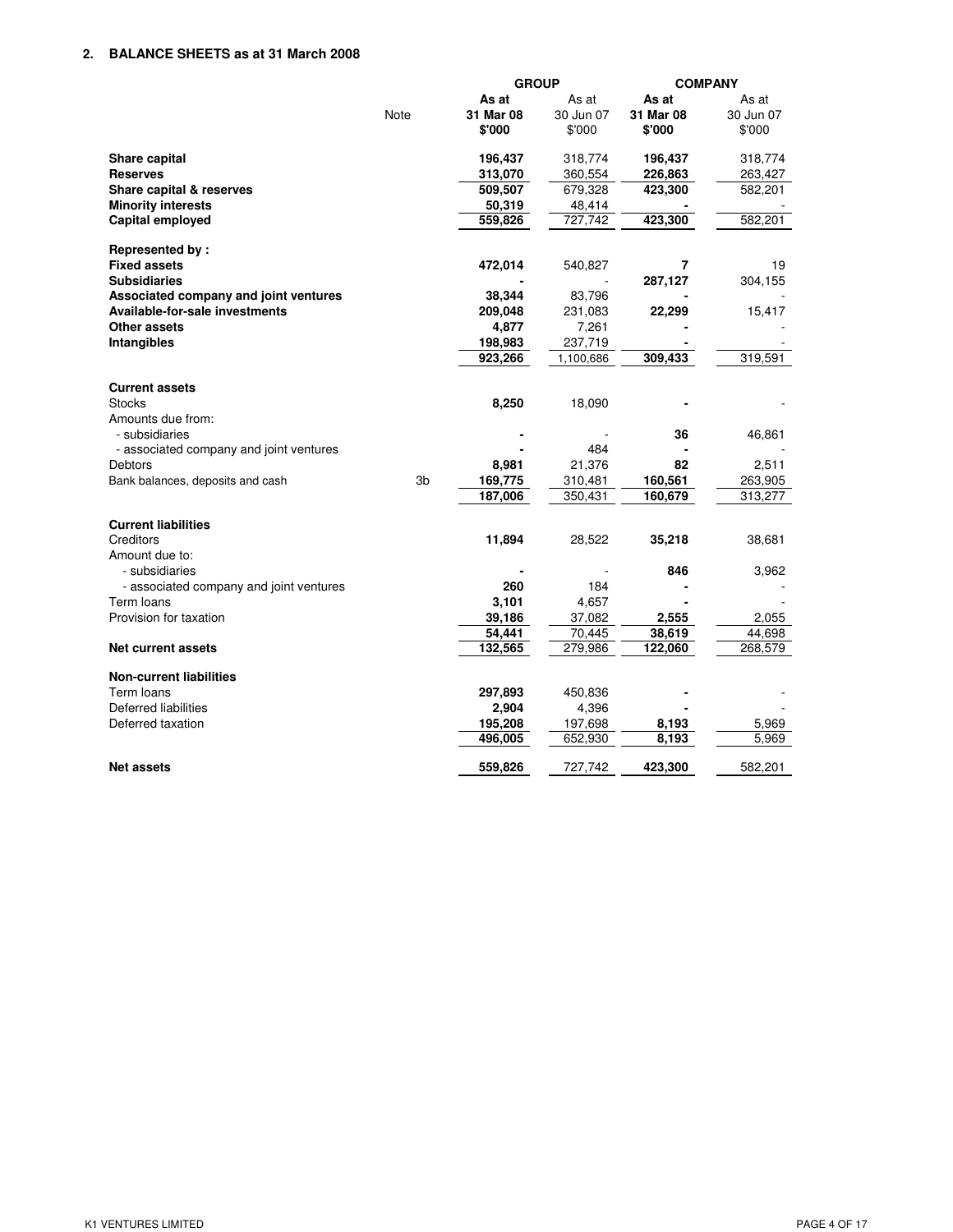#### **Notes to Balance Sheets**

#### 2a. Group's borrowings and debt securities

(i) Amount repayable in one year or less, or on demand

|                          | As at 31 Mar 08          | As at 30 Jun 07   |                     |  |  |
|--------------------------|--------------------------|-------------------|---------------------|--|--|
| <b>Secured</b><br>\$'000 | Unsecured<br>\$'000      | Secured<br>\$'000 | Unsecured<br>\$'000 |  |  |
| 3.101                    | $\overline{\phantom{0}}$ | 4.657             | -                   |  |  |

(ii) Amount repayable after one year

|                | As at 31 Mar 08  | As at 30 Jun 07 |           |  |  |
|----------------|------------------|-----------------|-----------|--|--|
| <b>Secured</b> | <b>Unsecured</b> | Secured         | Unsecured |  |  |
| \$'000         | \$'000           | \$'000          | \$'000    |  |  |
| 297,893        | $\blacksquare$   | 450.836         | -         |  |  |

(iii) Details of any collateral

The term loans pertained to debt financing taken up by Helm and are pledged against the assets of Helm. The net book value of the fixed assets and other assets pledged to financial institutions amounted to \$737 million (June 2007 : \$886 million).

#### 2b. Net asset value

|                                                                                              | <b>GROUP</b>     |                  |                    | <b>COMPANY</b>   |                  |                    |  |
|----------------------------------------------------------------------------------------------|------------------|------------------|--------------------|------------------|------------------|--------------------|--|
|                                                                                              | As at            | As at            |                    | As at            | As at            |                    |  |
|                                                                                              | 31 Mar 08        | 30 Jun 07        | $+/(-)$ %          | 31 Mar 08        | 30 Jun 07        | $+/(-)$ %          |  |
| lNet asset value<br>per Ordinary Share #<br>Net tangible asset value<br>per Ordinary Share # | \$0.24<br>\$0.14 | \$0.32<br>\$0.21 | (25.00)<br>(33.33) | \$0.20<br>\$0.20 | \$0.27<br>\$0.27 | (25.93)<br>(25.93) |  |
|                                                                                              |                  |                  |                    |                  |                  |                    |  |

# Based on issued share capital of 2,165,603,003 ordinary shares as at the end of the financial period (June 2007 : 2,127,603,003).

#### 2c. Balance Sheet review

Group shareholders' funds decreased from \$679.3 million as at 30 June 2007 to \$509.5 million as at 31 March 2008. The decrease was primarily due to the capital distribution of \$127.7 million made in January 2008, and a dividend of \$65.0 million paid in March 2008. The decrease was partially offset by the upward revaluation of the Group's investment in McMoRan Exploration Co. (MMR), proceeds from the exercise of warrants issued by the Company, and net profit attributable to shareholders of \$30 million for the first nine months.

Group total assets of \$1.1 billion at 31 March 2008 were \$340.8 million lower than at 30 June 2007. The decrease in total assets was primarily related to the above mentioned capital and dividend distributions, the sale of Mid Pac Petroleum LLC (Mid Pac), the pay down of term loans, and the impact from foreign exchange movements. The decrease was partially offset by proceeds from the exercise of warrants issued by the Company and the upward mark-to-market adjustment of the Group's available-for-sale investment in MMR.

Group total liabilities decreased by \$173.0 million from \$723.4 million at 30 June 2007 to \$550.4 million at 31 March 2008. This decrease was due primarily to the pay down of Helm's term loan with the cash proceeds received from the sale of DM&E and a decrease in liabilities related to the sale of Mid Pac. This decrease was partially offset by an increase in the provision for tax related to the exercise of MMR warrants and the sale of Mid Pac, in addition to an increase in deferred taxation as a result of the revaluation of MMR.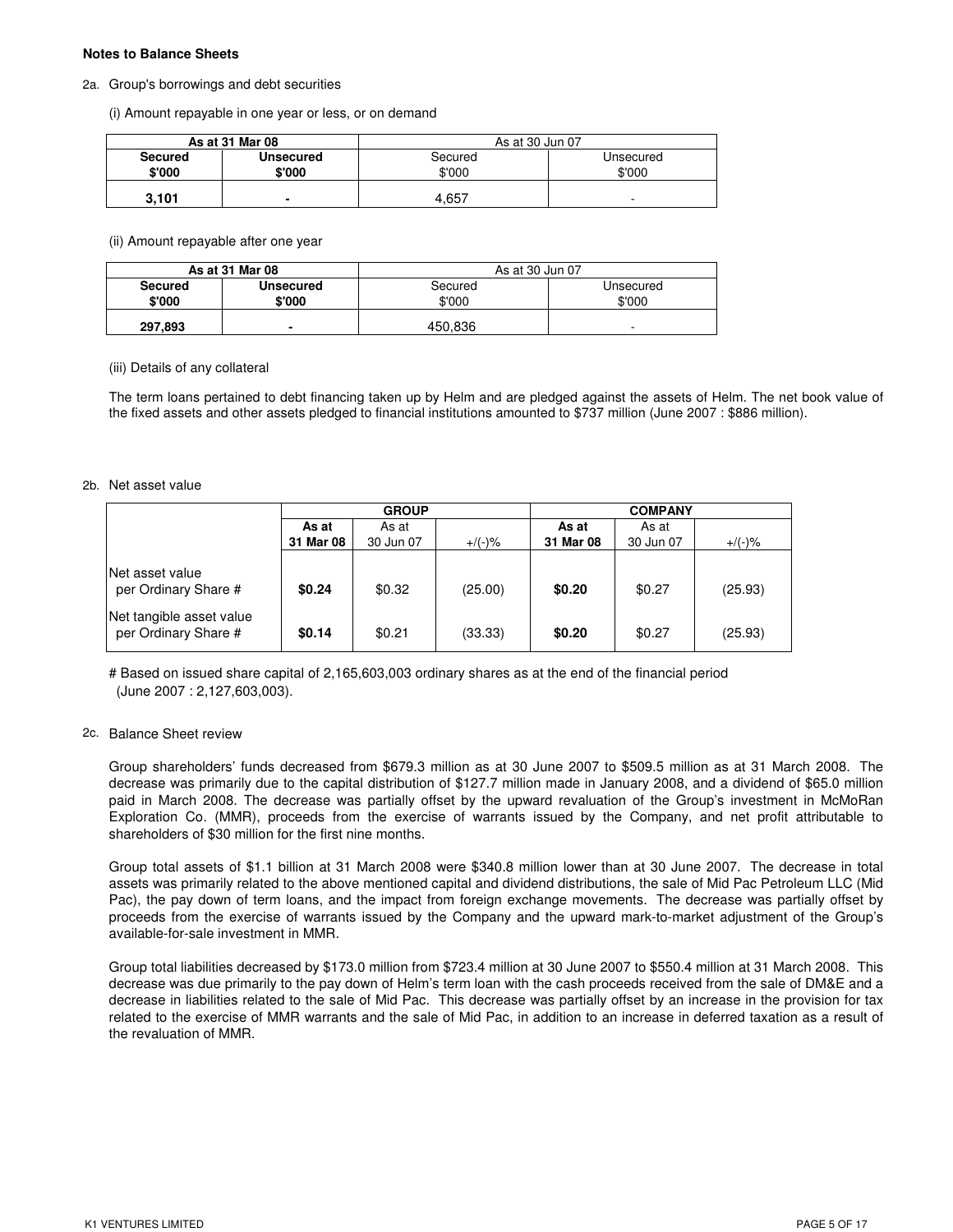### 2d. Discontinued operations

Discontinued operation reflects the Group's activities in Mid Pac Petroleum, LLC ("Mid Pac"). Mid Pac contributed to the Energy segment of the Group and engages in the business of acquiring, distributing and marketing petroleum products in Hawaii through 51 retail gas stations and sub-marketers and resellers.

On 17 August 2007, the Company announced that an agreement was entered into for the sale of a 100% owned subsidiary in retail gasoline operations, Mid Pac Petroleum, LLC ("Mid Pac"). The sale was completed on 31 August 2007.

i. An analysis of the results of discontinued operations is as follows :

|                                             |           | Third Quarter <sup>1</sup> |           | Nine Months <sup>2</sup> |
|---------------------------------------------|-----------|----------------------------|-----------|--------------------------|
|                                             | 1 Jan 08  | 1 Jan 07                   | 1 Jul 07  | 1 Jul 06                 |
|                                             | to        | to                         | to        | to                       |
|                                             | 31 Mar 08 | 31 Mar 07                  | 31 Mar 08 | 31 Mar 07                |
|                                             | \$'000    | \$'000                     | \$'000    | \$'000                   |
| <b>Operations</b>                           |           |                            |           |                          |
| Revenue                                     | 75        | 55,580                     | 45,958    | 184,038                  |
| Expenses                                    | 249       | (51,288)                   | (44,503)  | (172,002)                |
| Operating profit                            | 324       | 4,292                      | 1,455     | 12,036                   |
| Finance expenses                            |           |                            |           |                          |
| Profit before tax                           | 324       | 4,292                      | 1,455     | 12,036                   |
| <b>Profit from sale of business</b>         |           |                            |           |                          |
| Consideration                               | 568       |                            | 69,911    |                          |
| Net carrying value of assets disposed       | (203)     |                            | (66, 796) |                          |
| Gain on disposal of discontinued operations | 365       |                            | 3,115     |                          |
| Profit before tax for the year              | 689       | 4,292                      | 4,570     | 12,036                   |
| Taxation                                    | (122)     | (1,720)                    | (5,259)   | (4,788)                  |
| Profit after tax                            | 567       | 2,572                      | (689)     | 7,248                    |

ii The impact of the Discontinued operations on the cashflows of the Group is as follows :

|                     | Third Quarter <sup>1</sup> |           | <b>Nine Months</b> |           |
|---------------------|----------------------------|-----------|--------------------|-----------|
|                     | 1 Jan 08                   | 1 Jan 07  | 1 Jul 07           | 1 Jul 06  |
|                     | to                         | to        | to                 | to        |
|                     | 31 Mar 08                  | 31 Mar 07 | 31 Mar 08          | 31 Mar 07 |
|                     | \$'000                     | \$'000    | \$'000             | \$'000    |
| Operating cashflows | 84                         | 3.184     | 1.291              | 6,038     |
| Investing cashflows | (84)                       | 5,617     | 2,403              | 2,055     |
| Financing cashflows | -                          | ٠         | (12,205)           | (14)      |
| Net cashflows       |                            | 8,801     | (8,511)            | 8,079     |

Note :

1. The results of the third quarter relates to adjustment from preliminary closing results to final closing results.

2. The results to-date relates to the period July to August 2007 and includes adjustment after final closing.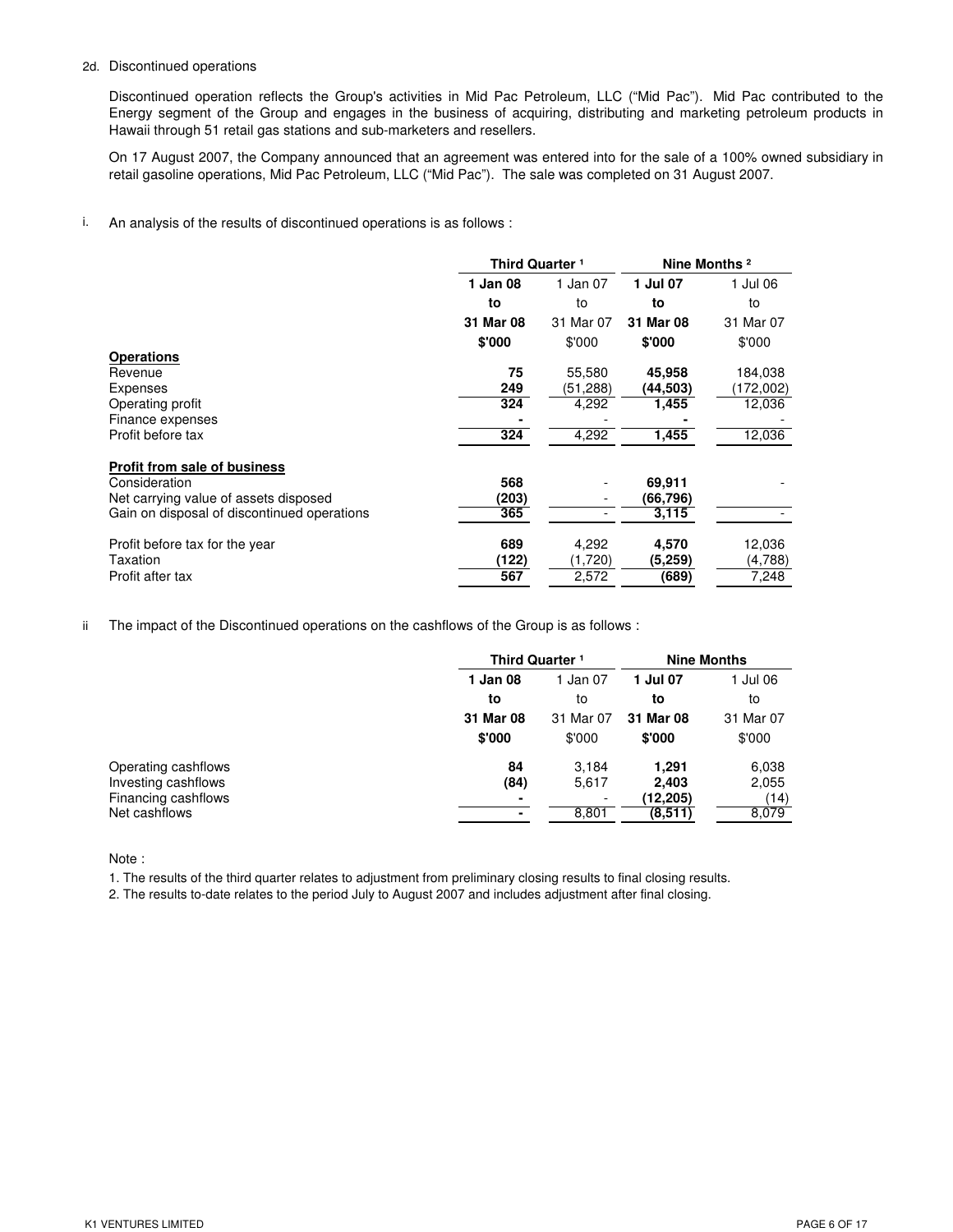## **3. CONSOLIDATED CASH FLOW STATEMENTS for the third quarter and nine months ended 31 March 2008**

| 1 Jan 08<br>1 Jul 07<br>1 Jan 07<br>1 Jul 06<br>to<br>to<br>to<br>to<br>Note<br>31 Mar 08<br>31 Mar 07<br>31 Mar 08<br>31 Mar 07<br>\$'000<br>\$'000<br>\$'000<br>\$'000<br><b>CASH FLOWS FROM OPERATING ACTIVITIES</b><br>Operating profit<br>9,468<br>14,765<br>93,310<br>56,522<br>Continuing operations<br>689<br>4,292<br>4,570<br>12,036<br>Discontinued operations<br>10,157<br>19,057<br>97,880<br>68,558<br>Adjustments:<br>12,368<br>13,101<br>36,311<br>38,511<br>Depreciation and amortisation<br>(898)<br>Dividend income (non cash)<br>(961)<br>(2,656)<br>(3, 115)<br>Profit on disposal of subsidiary<br>(365)<br>(2,399)<br>(6,996)<br>119<br>(4,593)<br>Loss/(profit) on disposal of fixed assets<br>26<br>Fixed asset written off<br>26<br>(6, 206)<br>(1, 443)<br>(60, 766)<br>(3,923)<br>Profit on sale of investments<br>16,073<br>27,444<br>62,353<br>95,923<br>Cash flow from operations before changes in working capital<br>Working capital changes:<br>996<br>3,200<br><b>Stocks</b><br>(1,769)<br>(2,238)<br>3,200<br>4,579<br>4,300<br>7,336<br>Debtors<br>(115)<br>(756)<br>(182)<br>(11,300)<br>Creditors<br>(4, 845)<br>(2,007)<br>(11, 203)<br>(4,515)<br>Translation of foreign subsidiaries and others<br>85,206<br>15,309<br>32,460<br>53,499<br>Cash from operations<br>(6, 309)<br>(31, 624)<br>(9,555)<br>(22, 364)<br>Interest paid<br>(11, 632)<br>(1,729)<br>(16, 759)<br>(6, 189)<br>Income taxes paid<br>(2,632)<br>21,176<br>14,376<br>47,393<br>Net cash (used in)/from operating activities<br><b>CASH FLOWS FROM INVESTING ACTIVITIES</b><br>568<br>68,921<br>3a<br>Disposal of subsidiary<br>34<br>(2,430)<br>Adjustment to acquisition value for an investment in a subsidiary<br>(51, 569)<br>(63, 247)<br>Purchase of fixed assets<br>(6,137)<br>(70, 104)<br>7,824<br>22,985<br>15,153<br>Proceeds from disposal of fixed assets<br>3,483<br>43,419<br>Proceeds from capital distribution of associated companies<br>6,237<br>39,019<br>106,036<br>47,806<br>Net proceeds from disposal and capital distribution of investments<br>385<br>Purchase of investments<br>(7,316)<br>(19, 102)<br>(7,316)<br>(40, 896)<br>33,424<br>(16, 891)<br>159,012<br>Net cash (used in)/from investing activities<br><b>CASH FLOWS FROM FINANCING ACTIVITIES</b><br>5,320<br>34,943<br>5,320<br>Proceeds from share issue<br>39,416<br>235<br>Proceeds from amount due to minority shareholders<br>(14, 997)<br>111,109<br>Proceeds from term loans<br>400<br>1,456<br>(112, 778)<br>(106, 197)<br>Repayment of term loans<br>(127, 657)<br>(113, 855)<br>(127, 657)<br>Capital distribution<br>(64, 968)<br>(64, 968)<br>Dividend paid to shareholders of the Company<br>21,402<br>(300, 083)<br>(69, 292)<br>Net cash (used in)/from financing activities<br>(186, 905)<br>(230, 433)<br>76,002<br>(126, 695)<br>(38,790)<br>(Decrease)/increase in cash and cash equivalents<br>Cash and cash equivalents at beginning of period<br>403,376<br>225,750<br>305,795<br>349,182<br>Effects of exchange rate changes on cash and cash equivalents<br>(4, 581)<br>(10, 738)<br>(1, 167)<br>(9,807)<br>Cash and cash equivalents at end of period<br>168,362<br>300,585<br>168,362<br>300,585<br>3b<br>1,413<br>1,413<br><b>Restricted cash</b><br>3b<br>4,666<br>4,666<br>305,251<br>169,775<br>305,251<br>169,775 |  | <b>Third Quarter</b> | <b>Nine Months</b> |  |
|---------------------------------------------------------------------------------------------------------------------------------------------------------------------------------------------------------------------------------------------------------------------------------------------------------------------------------------------------------------------------------------------------------------------------------------------------------------------------------------------------------------------------------------------------------------------------------------------------------------------------------------------------------------------------------------------------------------------------------------------------------------------------------------------------------------------------------------------------------------------------------------------------------------------------------------------------------------------------------------------------------------------------------------------------------------------------------------------------------------------------------------------------------------------------------------------------------------------------------------------------------------------------------------------------------------------------------------------------------------------------------------------------------------------------------------------------------------------------------------------------------------------------------------------------------------------------------------------------------------------------------------------------------------------------------------------------------------------------------------------------------------------------------------------------------------------------------------------------------------------------------------------------------------------------------------------------------------------------------------------------------------------------------------------------------------------------------------------------------------------------------------------------------------------------------------------------------------------------------------------------------------------------------------------------------------------------------------------------------------------------------------------------------------------------------------------------------------------------------------------------------------------------------------------------------------------------------------------------------------------------------------------------------------------------------------------------------------------------------------------------------------------------------------------------------------------------------------------------------------------------------------------------------------------------------------------------------------------------------------------------------------------------------------------------------------------------------------------------------------------------------------------------------------------------------------------------------------------------------------------------------------------------------------------------------------------------------------------------------|--|----------------------|--------------------|--|
|                                                                                                                                                                                                                                                                                                                                                                                                                                                                                                                                                                                                                                                                                                                                                                                                                                                                                                                                                                                                                                                                                                                                                                                                                                                                                                                                                                                                                                                                                                                                                                                                                                                                                                                                                                                                                                                                                                                                                                                                                                                                                                                                                                                                                                                                                                                                                                                                                                                                                                                                                                                                                                                                                                                                                                                                                                                                                                                                                                                                                                                                                                                                                                                                                                                                                                                                                         |  |                      |                    |  |
|                                                                                                                                                                                                                                                                                                                                                                                                                                                                                                                                                                                                                                                                                                                                                                                                                                                                                                                                                                                                                                                                                                                                                                                                                                                                                                                                                                                                                                                                                                                                                                                                                                                                                                                                                                                                                                                                                                                                                                                                                                                                                                                                                                                                                                                                                                                                                                                                                                                                                                                                                                                                                                                                                                                                                                                                                                                                                                                                                                                                                                                                                                                                                                                                                                                                                                                                                         |  |                      |                    |  |
|                                                                                                                                                                                                                                                                                                                                                                                                                                                                                                                                                                                                                                                                                                                                                                                                                                                                                                                                                                                                                                                                                                                                                                                                                                                                                                                                                                                                                                                                                                                                                                                                                                                                                                                                                                                                                                                                                                                                                                                                                                                                                                                                                                                                                                                                                                                                                                                                                                                                                                                                                                                                                                                                                                                                                                                                                                                                                                                                                                                                                                                                                                                                                                                                                                                                                                                                                         |  |                      |                    |  |
|                                                                                                                                                                                                                                                                                                                                                                                                                                                                                                                                                                                                                                                                                                                                                                                                                                                                                                                                                                                                                                                                                                                                                                                                                                                                                                                                                                                                                                                                                                                                                                                                                                                                                                                                                                                                                                                                                                                                                                                                                                                                                                                                                                                                                                                                                                                                                                                                                                                                                                                                                                                                                                                                                                                                                                                                                                                                                                                                                                                                                                                                                                                                                                                                                                                                                                                                                         |  |                      |                    |  |
|                                                                                                                                                                                                                                                                                                                                                                                                                                                                                                                                                                                                                                                                                                                                                                                                                                                                                                                                                                                                                                                                                                                                                                                                                                                                                                                                                                                                                                                                                                                                                                                                                                                                                                                                                                                                                                                                                                                                                                                                                                                                                                                                                                                                                                                                                                                                                                                                                                                                                                                                                                                                                                                                                                                                                                                                                                                                                                                                                                                                                                                                                                                                                                                                                                                                                                                                                         |  |                      |                    |  |
|                                                                                                                                                                                                                                                                                                                                                                                                                                                                                                                                                                                                                                                                                                                                                                                                                                                                                                                                                                                                                                                                                                                                                                                                                                                                                                                                                                                                                                                                                                                                                                                                                                                                                                                                                                                                                                                                                                                                                                                                                                                                                                                                                                                                                                                                                                                                                                                                                                                                                                                                                                                                                                                                                                                                                                                                                                                                                                                                                                                                                                                                                                                                                                                                                                                                                                                                                         |  |                      |                    |  |
|                                                                                                                                                                                                                                                                                                                                                                                                                                                                                                                                                                                                                                                                                                                                                                                                                                                                                                                                                                                                                                                                                                                                                                                                                                                                                                                                                                                                                                                                                                                                                                                                                                                                                                                                                                                                                                                                                                                                                                                                                                                                                                                                                                                                                                                                                                                                                                                                                                                                                                                                                                                                                                                                                                                                                                                                                                                                                                                                                                                                                                                                                                                                                                                                                                                                                                                                                         |  |                      |                    |  |
|                                                                                                                                                                                                                                                                                                                                                                                                                                                                                                                                                                                                                                                                                                                                                                                                                                                                                                                                                                                                                                                                                                                                                                                                                                                                                                                                                                                                                                                                                                                                                                                                                                                                                                                                                                                                                                                                                                                                                                                                                                                                                                                                                                                                                                                                                                                                                                                                                                                                                                                                                                                                                                                                                                                                                                                                                                                                                                                                                                                                                                                                                                                                                                                                                                                                                                                                                         |  |                      |                    |  |
|                                                                                                                                                                                                                                                                                                                                                                                                                                                                                                                                                                                                                                                                                                                                                                                                                                                                                                                                                                                                                                                                                                                                                                                                                                                                                                                                                                                                                                                                                                                                                                                                                                                                                                                                                                                                                                                                                                                                                                                                                                                                                                                                                                                                                                                                                                                                                                                                                                                                                                                                                                                                                                                                                                                                                                                                                                                                                                                                                                                                                                                                                                                                                                                                                                                                                                                                                         |  |                      |                    |  |
|                                                                                                                                                                                                                                                                                                                                                                                                                                                                                                                                                                                                                                                                                                                                                                                                                                                                                                                                                                                                                                                                                                                                                                                                                                                                                                                                                                                                                                                                                                                                                                                                                                                                                                                                                                                                                                                                                                                                                                                                                                                                                                                                                                                                                                                                                                                                                                                                                                                                                                                                                                                                                                                                                                                                                                                                                                                                                                                                                                                                                                                                                                                                                                                                                                                                                                                                                         |  |                      |                    |  |
|                                                                                                                                                                                                                                                                                                                                                                                                                                                                                                                                                                                                                                                                                                                                                                                                                                                                                                                                                                                                                                                                                                                                                                                                                                                                                                                                                                                                                                                                                                                                                                                                                                                                                                                                                                                                                                                                                                                                                                                                                                                                                                                                                                                                                                                                                                                                                                                                                                                                                                                                                                                                                                                                                                                                                                                                                                                                                                                                                                                                                                                                                                                                                                                                                                                                                                                                                         |  |                      |                    |  |
|                                                                                                                                                                                                                                                                                                                                                                                                                                                                                                                                                                                                                                                                                                                                                                                                                                                                                                                                                                                                                                                                                                                                                                                                                                                                                                                                                                                                                                                                                                                                                                                                                                                                                                                                                                                                                                                                                                                                                                                                                                                                                                                                                                                                                                                                                                                                                                                                                                                                                                                                                                                                                                                                                                                                                                                                                                                                                                                                                                                                                                                                                                                                                                                                                                                                                                                                                         |  |                      |                    |  |
|                                                                                                                                                                                                                                                                                                                                                                                                                                                                                                                                                                                                                                                                                                                                                                                                                                                                                                                                                                                                                                                                                                                                                                                                                                                                                                                                                                                                                                                                                                                                                                                                                                                                                                                                                                                                                                                                                                                                                                                                                                                                                                                                                                                                                                                                                                                                                                                                                                                                                                                                                                                                                                                                                                                                                                                                                                                                                                                                                                                                                                                                                                                                                                                                                                                                                                                                                         |  |                      |                    |  |
|                                                                                                                                                                                                                                                                                                                                                                                                                                                                                                                                                                                                                                                                                                                                                                                                                                                                                                                                                                                                                                                                                                                                                                                                                                                                                                                                                                                                                                                                                                                                                                                                                                                                                                                                                                                                                                                                                                                                                                                                                                                                                                                                                                                                                                                                                                                                                                                                                                                                                                                                                                                                                                                                                                                                                                                                                                                                                                                                                                                                                                                                                                                                                                                                                                                                                                                                                         |  |                      |                    |  |
|                                                                                                                                                                                                                                                                                                                                                                                                                                                                                                                                                                                                                                                                                                                                                                                                                                                                                                                                                                                                                                                                                                                                                                                                                                                                                                                                                                                                                                                                                                                                                                                                                                                                                                                                                                                                                                                                                                                                                                                                                                                                                                                                                                                                                                                                                                                                                                                                                                                                                                                                                                                                                                                                                                                                                                                                                                                                                                                                                                                                                                                                                                                                                                                                                                                                                                                                                         |  |                      |                    |  |
|                                                                                                                                                                                                                                                                                                                                                                                                                                                                                                                                                                                                                                                                                                                                                                                                                                                                                                                                                                                                                                                                                                                                                                                                                                                                                                                                                                                                                                                                                                                                                                                                                                                                                                                                                                                                                                                                                                                                                                                                                                                                                                                                                                                                                                                                                                                                                                                                                                                                                                                                                                                                                                                                                                                                                                                                                                                                                                                                                                                                                                                                                                                                                                                                                                                                                                                                                         |  |                      |                    |  |
|                                                                                                                                                                                                                                                                                                                                                                                                                                                                                                                                                                                                                                                                                                                                                                                                                                                                                                                                                                                                                                                                                                                                                                                                                                                                                                                                                                                                                                                                                                                                                                                                                                                                                                                                                                                                                                                                                                                                                                                                                                                                                                                                                                                                                                                                                                                                                                                                                                                                                                                                                                                                                                                                                                                                                                                                                                                                                                                                                                                                                                                                                                                                                                                                                                                                                                                                                         |  |                      |                    |  |
|                                                                                                                                                                                                                                                                                                                                                                                                                                                                                                                                                                                                                                                                                                                                                                                                                                                                                                                                                                                                                                                                                                                                                                                                                                                                                                                                                                                                                                                                                                                                                                                                                                                                                                                                                                                                                                                                                                                                                                                                                                                                                                                                                                                                                                                                                                                                                                                                                                                                                                                                                                                                                                                                                                                                                                                                                                                                                                                                                                                                                                                                                                                                                                                                                                                                                                                                                         |  |                      |                    |  |
|                                                                                                                                                                                                                                                                                                                                                                                                                                                                                                                                                                                                                                                                                                                                                                                                                                                                                                                                                                                                                                                                                                                                                                                                                                                                                                                                                                                                                                                                                                                                                                                                                                                                                                                                                                                                                                                                                                                                                                                                                                                                                                                                                                                                                                                                                                                                                                                                                                                                                                                                                                                                                                                                                                                                                                                                                                                                                                                                                                                                                                                                                                                                                                                                                                                                                                                                                         |  |                      |                    |  |
|                                                                                                                                                                                                                                                                                                                                                                                                                                                                                                                                                                                                                                                                                                                                                                                                                                                                                                                                                                                                                                                                                                                                                                                                                                                                                                                                                                                                                                                                                                                                                                                                                                                                                                                                                                                                                                                                                                                                                                                                                                                                                                                                                                                                                                                                                                                                                                                                                                                                                                                                                                                                                                                                                                                                                                                                                                                                                                                                                                                                                                                                                                                                                                                                                                                                                                                                                         |  |                      |                    |  |
|                                                                                                                                                                                                                                                                                                                                                                                                                                                                                                                                                                                                                                                                                                                                                                                                                                                                                                                                                                                                                                                                                                                                                                                                                                                                                                                                                                                                                                                                                                                                                                                                                                                                                                                                                                                                                                                                                                                                                                                                                                                                                                                                                                                                                                                                                                                                                                                                                                                                                                                                                                                                                                                                                                                                                                                                                                                                                                                                                                                                                                                                                                                                                                                                                                                                                                                                                         |  |                      |                    |  |
|                                                                                                                                                                                                                                                                                                                                                                                                                                                                                                                                                                                                                                                                                                                                                                                                                                                                                                                                                                                                                                                                                                                                                                                                                                                                                                                                                                                                                                                                                                                                                                                                                                                                                                                                                                                                                                                                                                                                                                                                                                                                                                                                                                                                                                                                                                                                                                                                                                                                                                                                                                                                                                                                                                                                                                                                                                                                                                                                                                                                                                                                                                                                                                                                                                                                                                                                                         |  |                      |                    |  |
|                                                                                                                                                                                                                                                                                                                                                                                                                                                                                                                                                                                                                                                                                                                                                                                                                                                                                                                                                                                                                                                                                                                                                                                                                                                                                                                                                                                                                                                                                                                                                                                                                                                                                                                                                                                                                                                                                                                                                                                                                                                                                                                                                                                                                                                                                                                                                                                                                                                                                                                                                                                                                                                                                                                                                                                                                                                                                                                                                                                                                                                                                                                                                                                                                                                                                                                                                         |  |                      |                    |  |
|                                                                                                                                                                                                                                                                                                                                                                                                                                                                                                                                                                                                                                                                                                                                                                                                                                                                                                                                                                                                                                                                                                                                                                                                                                                                                                                                                                                                                                                                                                                                                                                                                                                                                                                                                                                                                                                                                                                                                                                                                                                                                                                                                                                                                                                                                                                                                                                                                                                                                                                                                                                                                                                                                                                                                                                                                                                                                                                                                                                                                                                                                                                                                                                                                                                                                                                                                         |  |                      |                    |  |
|                                                                                                                                                                                                                                                                                                                                                                                                                                                                                                                                                                                                                                                                                                                                                                                                                                                                                                                                                                                                                                                                                                                                                                                                                                                                                                                                                                                                                                                                                                                                                                                                                                                                                                                                                                                                                                                                                                                                                                                                                                                                                                                                                                                                                                                                                                                                                                                                                                                                                                                                                                                                                                                                                                                                                                                                                                                                                                                                                                                                                                                                                                                                                                                                                                                                                                                                                         |  |                      |                    |  |
|                                                                                                                                                                                                                                                                                                                                                                                                                                                                                                                                                                                                                                                                                                                                                                                                                                                                                                                                                                                                                                                                                                                                                                                                                                                                                                                                                                                                                                                                                                                                                                                                                                                                                                                                                                                                                                                                                                                                                                                                                                                                                                                                                                                                                                                                                                                                                                                                                                                                                                                                                                                                                                                                                                                                                                                                                                                                                                                                                                                                                                                                                                                                                                                                                                                                                                                                                         |  |                      |                    |  |
|                                                                                                                                                                                                                                                                                                                                                                                                                                                                                                                                                                                                                                                                                                                                                                                                                                                                                                                                                                                                                                                                                                                                                                                                                                                                                                                                                                                                                                                                                                                                                                                                                                                                                                                                                                                                                                                                                                                                                                                                                                                                                                                                                                                                                                                                                                                                                                                                                                                                                                                                                                                                                                                                                                                                                                                                                                                                                                                                                                                                                                                                                                                                                                                                                                                                                                                                                         |  |                      |                    |  |
|                                                                                                                                                                                                                                                                                                                                                                                                                                                                                                                                                                                                                                                                                                                                                                                                                                                                                                                                                                                                                                                                                                                                                                                                                                                                                                                                                                                                                                                                                                                                                                                                                                                                                                                                                                                                                                                                                                                                                                                                                                                                                                                                                                                                                                                                                                                                                                                                                                                                                                                                                                                                                                                                                                                                                                                                                                                                                                                                                                                                                                                                                                                                                                                                                                                                                                                                                         |  |                      |                    |  |
|                                                                                                                                                                                                                                                                                                                                                                                                                                                                                                                                                                                                                                                                                                                                                                                                                                                                                                                                                                                                                                                                                                                                                                                                                                                                                                                                                                                                                                                                                                                                                                                                                                                                                                                                                                                                                                                                                                                                                                                                                                                                                                                                                                                                                                                                                                                                                                                                                                                                                                                                                                                                                                                                                                                                                                                                                                                                                                                                                                                                                                                                                                                                                                                                                                                                                                                                                         |  |                      |                    |  |
|                                                                                                                                                                                                                                                                                                                                                                                                                                                                                                                                                                                                                                                                                                                                                                                                                                                                                                                                                                                                                                                                                                                                                                                                                                                                                                                                                                                                                                                                                                                                                                                                                                                                                                                                                                                                                                                                                                                                                                                                                                                                                                                                                                                                                                                                                                                                                                                                                                                                                                                                                                                                                                                                                                                                                                                                                                                                                                                                                                                                                                                                                                                                                                                                                                                                                                                                                         |  |                      |                    |  |
|                                                                                                                                                                                                                                                                                                                                                                                                                                                                                                                                                                                                                                                                                                                                                                                                                                                                                                                                                                                                                                                                                                                                                                                                                                                                                                                                                                                                                                                                                                                                                                                                                                                                                                                                                                                                                                                                                                                                                                                                                                                                                                                                                                                                                                                                                                                                                                                                                                                                                                                                                                                                                                                                                                                                                                                                                                                                                                                                                                                                                                                                                                                                                                                                                                                                                                                                                         |  |                      |                    |  |
|                                                                                                                                                                                                                                                                                                                                                                                                                                                                                                                                                                                                                                                                                                                                                                                                                                                                                                                                                                                                                                                                                                                                                                                                                                                                                                                                                                                                                                                                                                                                                                                                                                                                                                                                                                                                                                                                                                                                                                                                                                                                                                                                                                                                                                                                                                                                                                                                                                                                                                                                                                                                                                                                                                                                                                                                                                                                                                                                                                                                                                                                                                                                                                                                                                                                                                                                                         |  |                      |                    |  |
|                                                                                                                                                                                                                                                                                                                                                                                                                                                                                                                                                                                                                                                                                                                                                                                                                                                                                                                                                                                                                                                                                                                                                                                                                                                                                                                                                                                                                                                                                                                                                                                                                                                                                                                                                                                                                                                                                                                                                                                                                                                                                                                                                                                                                                                                                                                                                                                                                                                                                                                                                                                                                                                                                                                                                                                                                                                                                                                                                                                                                                                                                                                                                                                                                                                                                                                                                         |  |                      |                    |  |
|                                                                                                                                                                                                                                                                                                                                                                                                                                                                                                                                                                                                                                                                                                                                                                                                                                                                                                                                                                                                                                                                                                                                                                                                                                                                                                                                                                                                                                                                                                                                                                                                                                                                                                                                                                                                                                                                                                                                                                                                                                                                                                                                                                                                                                                                                                                                                                                                                                                                                                                                                                                                                                                                                                                                                                                                                                                                                                                                                                                                                                                                                                                                                                                                                                                                                                                                                         |  |                      |                    |  |
|                                                                                                                                                                                                                                                                                                                                                                                                                                                                                                                                                                                                                                                                                                                                                                                                                                                                                                                                                                                                                                                                                                                                                                                                                                                                                                                                                                                                                                                                                                                                                                                                                                                                                                                                                                                                                                                                                                                                                                                                                                                                                                                                                                                                                                                                                                                                                                                                                                                                                                                                                                                                                                                                                                                                                                                                                                                                                                                                                                                                                                                                                                                                                                                                                                                                                                                                                         |  |                      |                    |  |
|                                                                                                                                                                                                                                                                                                                                                                                                                                                                                                                                                                                                                                                                                                                                                                                                                                                                                                                                                                                                                                                                                                                                                                                                                                                                                                                                                                                                                                                                                                                                                                                                                                                                                                                                                                                                                                                                                                                                                                                                                                                                                                                                                                                                                                                                                                                                                                                                                                                                                                                                                                                                                                                                                                                                                                                                                                                                                                                                                                                                                                                                                                                                                                                                                                                                                                                                                         |  |                      |                    |  |
|                                                                                                                                                                                                                                                                                                                                                                                                                                                                                                                                                                                                                                                                                                                                                                                                                                                                                                                                                                                                                                                                                                                                                                                                                                                                                                                                                                                                                                                                                                                                                                                                                                                                                                                                                                                                                                                                                                                                                                                                                                                                                                                                                                                                                                                                                                                                                                                                                                                                                                                                                                                                                                                                                                                                                                                                                                                                                                                                                                                                                                                                                                                                                                                                                                                                                                                                                         |  |                      |                    |  |
|                                                                                                                                                                                                                                                                                                                                                                                                                                                                                                                                                                                                                                                                                                                                                                                                                                                                                                                                                                                                                                                                                                                                                                                                                                                                                                                                                                                                                                                                                                                                                                                                                                                                                                                                                                                                                                                                                                                                                                                                                                                                                                                                                                                                                                                                                                                                                                                                                                                                                                                                                                                                                                                                                                                                                                                                                                                                                                                                                                                                                                                                                                                                                                                                                                                                                                                                                         |  |                      |                    |  |
|                                                                                                                                                                                                                                                                                                                                                                                                                                                                                                                                                                                                                                                                                                                                                                                                                                                                                                                                                                                                                                                                                                                                                                                                                                                                                                                                                                                                                                                                                                                                                                                                                                                                                                                                                                                                                                                                                                                                                                                                                                                                                                                                                                                                                                                                                                                                                                                                                                                                                                                                                                                                                                                                                                                                                                                                                                                                                                                                                                                                                                                                                                                                                                                                                                                                                                                                                         |  |                      |                    |  |
|                                                                                                                                                                                                                                                                                                                                                                                                                                                                                                                                                                                                                                                                                                                                                                                                                                                                                                                                                                                                                                                                                                                                                                                                                                                                                                                                                                                                                                                                                                                                                                                                                                                                                                                                                                                                                                                                                                                                                                                                                                                                                                                                                                                                                                                                                                                                                                                                                                                                                                                                                                                                                                                                                                                                                                                                                                                                                                                                                                                                                                                                                                                                                                                                                                                                                                                                                         |  |                      |                    |  |
|                                                                                                                                                                                                                                                                                                                                                                                                                                                                                                                                                                                                                                                                                                                                                                                                                                                                                                                                                                                                                                                                                                                                                                                                                                                                                                                                                                                                                                                                                                                                                                                                                                                                                                                                                                                                                                                                                                                                                                                                                                                                                                                                                                                                                                                                                                                                                                                                                                                                                                                                                                                                                                                                                                                                                                                                                                                                                                                                                                                                                                                                                                                                                                                                                                                                                                                                                         |  |                      |                    |  |
|                                                                                                                                                                                                                                                                                                                                                                                                                                                                                                                                                                                                                                                                                                                                                                                                                                                                                                                                                                                                                                                                                                                                                                                                                                                                                                                                                                                                                                                                                                                                                                                                                                                                                                                                                                                                                                                                                                                                                                                                                                                                                                                                                                                                                                                                                                                                                                                                                                                                                                                                                                                                                                                                                                                                                                                                                                                                                                                                                                                                                                                                                                                                                                                                                                                                                                                                                         |  |                      |                    |  |
|                                                                                                                                                                                                                                                                                                                                                                                                                                                                                                                                                                                                                                                                                                                                                                                                                                                                                                                                                                                                                                                                                                                                                                                                                                                                                                                                                                                                                                                                                                                                                                                                                                                                                                                                                                                                                                                                                                                                                                                                                                                                                                                                                                                                                                                                                                                                                                                                                                                                                                                                                                                                                                                                                                                                                                                                                                                                                                                                                                                                                                                                                                                                                                                                                                                                                                                                                         |  |                      |                    |  |
|                                                                                                                                                                                                                                                                                                                                                                                                                                                                                                                                                                                                                                                                                                                                                                                                                                                                                                                                                                                                                                                                                                                                                                                                                                                                                                                                                                                                                                                                                                                                                                                                                                                                                                                                                                                                                                                                                                                                                                                                                                                                                                                                                                                                                                                                                                                                                                                                                                                                                                                                                                                                                                                                                                                                                                                                                                                                                                                                                                                                                                                                                                                                                                                                                                                                                                                                                         |  |                      |                    |  |
|                                                                                                                                                                                                                                                                                                                                                                                                                                                                                                                                                                                                                                                                                                                                                                                                                                                                                                                                                                                                                                                                                                                                                                                                                                                                                                                                                                                                                                                                                                                                                                                                                                                                                                                                                                                                                                                                                                                                                                                                                                                                                                                                                                                                                                                                                                                                                                                                                                                                                                                                                                                                                                                                                                                                                                                                                                                                                                                                                                                                                                                                                                                                                                                                                                                                                                                                                         |  |                      |                    |  |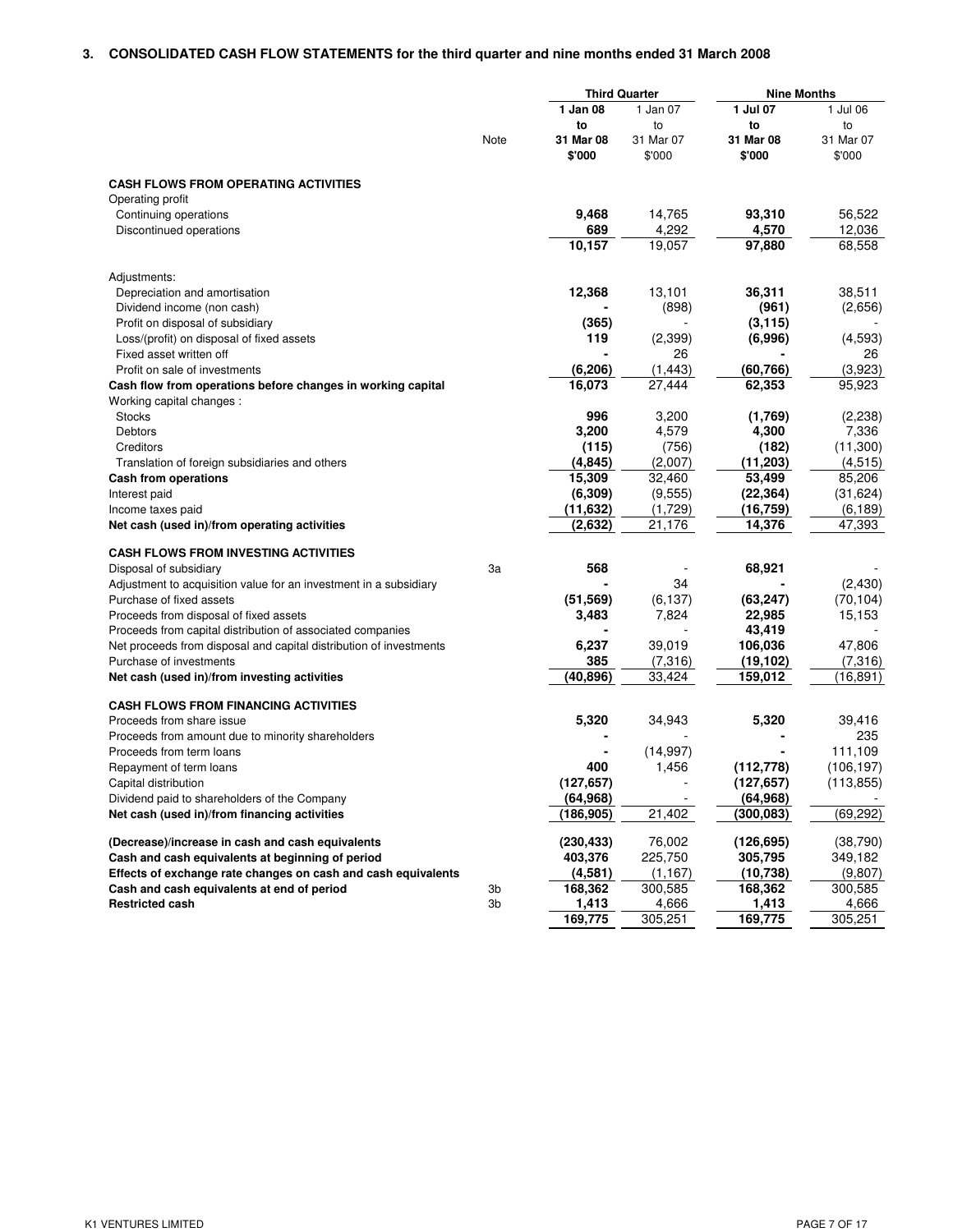### **Notes to Consolidated Cashflow Statements**

## 3a. Disposal of Subsidiaries

The fair values of net assets and liabilities of a subsidiary disposed were as follows :

|                                            | <b>Third Quarter</b> |           | Nine months |           |
|--------------------------------------------|----------------------|-----------|-------------|-----------|
|                                            | 1 Jan 08             | 1 Jan 07  | 1 Jul 07    | 1 Jul 06  |
|                                            | to                   | to        | to          | to        |
|                                            | 31 Mar 08            | 31 Mar 07 | 31 Mar 08   | 31 Mar 07 |
|                                            | \$'000               | \$'000    | \$'000      | \$'000    |
| <b>Fixed assets</b>                        | (66)                 |           | (37, 933)   |           |
| Intangibles                                |                      |           | (13,029)    |           |
| Other assets                               |                      |           | (564)       |           |
| <b>Debtors</b>                             | (43)                 | -         | (7, 489)    |           |
| <b>Stock</b>                               | (15)                 | -         | (10,847)    |           |
| Bank balances, deposits & cash             |                      |           | (990)       |           |
| <b>Creditors</b>                           | (202)                |           | 9,809       |           |
| Provision for taxation                     | 122                  |           | 165         |           |
| Deferred taxation                          |                      |           | (308)       |           |
| Deferred liabilities                       | 2                    |           | 2,113       |           |
| Foreign Exchange Translation Reserves      | (1)                  | -         | (7, 723)    |           |
|                                            | (203)                |           | (66,796)    |           |
| Net profit on disposal                     | (365)                |           | (3, 115)    |           |
| Sales Proceeds                             | (568)                |           | (69,911)    |           |
| Add: Bank balance and cash disposed        |                      |           | 990         |           |
| Cash flow on disposal net of cash disposed | (568)                |           | (68,921)    |           |

#### Note :

The third quarter movement relates to adjustments made between preliminary closing statement and final closing statement.

### 3b. Bank balances, deposits and cash

|                                                                                                | 1 Jul 07<br>to<br>31 Mar 08<br>\$'000 | 1 Jul 06<br>to<br>31 Mar 07<br>\$'000 |
|------------------------------------------------------------------------------------------------|---------------------------------------|---------------------------------------|
| Bank balances, deposits and cash<br>Deposits with related parties<br>Cash and cash equivalents | 159,027<br>9.335<br>168,362           | 115,202<br>185,383<br>300,585         |
| Restricted cash held under escrow                                                              | 1.413<br>169,775                      | 4,666<br>305,251                      |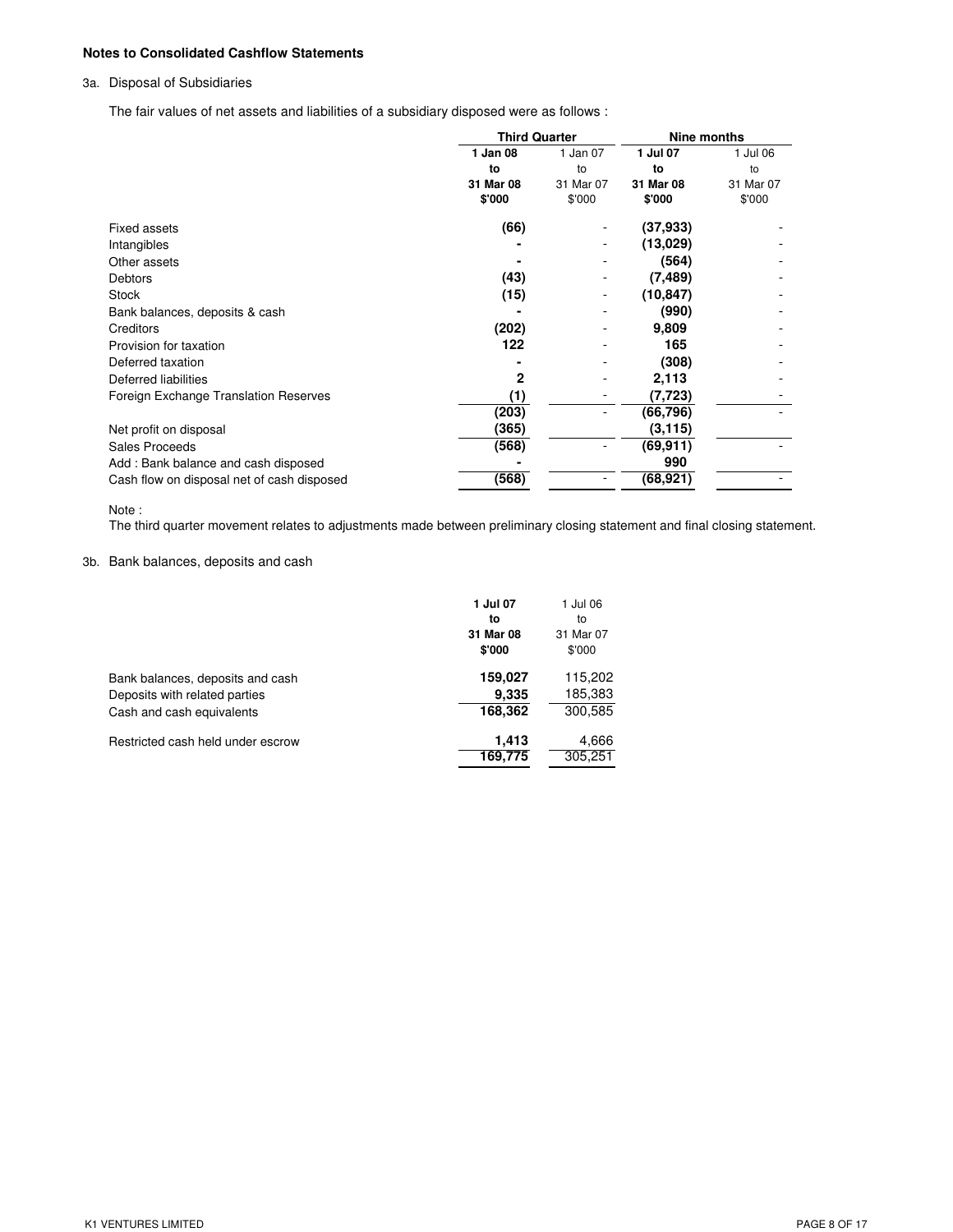## **4. STATEMENTS OF CHANGES IN EQUITY**

## 4a. Group Statement of Changes in Equity for the third quarter and nine months ended 31 March

| Foreign<br><b>Share</b><br>exchange<br>Share<br>Capital<br>translation<br>capital &<br><b>Minority</b><br>Capital<br>Revenue<br>capital<br>reserves<br>interests<br>employed<br>account<br>reserves<br>reserves<br>2008<br>S\$'000<br>S\$'000<br>S\$'000<br>S\$'000<br>S\$'000<br>S\$'000<br><b>S\$'000</b><br>318,774<br>43,084<br>679,328<br>48,414<br>727,742<br>As at 1 July 2007<br>(37, 553)<br>355,023<br>Fair value changes<br>on available-for-sale<br>27,646<br>27,646<br>27,646<br>investments<br>Fair value gain realised<br>and transferred to<br>profit and loss<br>account upon disposal<br>of investment<br>(28, 176)<br>(28, 176)<br>(28, 176)<br>Fair value change<br>(676)<br>on cashflow hedges<br>(676)<br>(676)<br>Exchange differences<br>(22, 531)<br>(19, 579)<br>(19, 579)<br>(2,952)<br>arising on consolidation<br>Currency translation loss<br>realised and<br>transferred to profit<br>7,684<br>7,684<br>7,684<br>and loss account<br>(1, 206)<br>(11, 895)<br>(2,952)<br>(13, 101)<br>(16, 053)<br>29,090<br>29,090<br>7,118<br>36,208<br>Profit for the period<br>Shares issued<br>Increased share<br>capital in a subsidiary<br>318,774<br>41,878<br>(49, 448)<br>384,113<br>695,317<br>52,580<br>747,897<br>As at 31 December 2007<br>Fair value changes<br>on available-for-sale<br>16,722<br>16,722<br>16,722<br>investments<br>Fair value gain realised<br>and transferred to<br>profit and loss<br>account upon disposal<br>(764)<br>(764)<br>of investment<br>(764)<br>Fair value change<br>(464)<br>on cashflow hedges<br>(464)<br>(464)<br>Exchange differences<br>(17, 275)<br>(14, 940)<br>(14, 940)<br>(2, 335)<br>arising on consolidation<br>Currency translation loss<br>realised and<br>transferred to profit<br>and loss account<br>39<br>39<br>39<br>15,494<br>(14, 901)<br>593<br>(2, 335)<br>(1, 742)<br>902<br>902<br>976<br>Profit for the period<br>74<br>(64, 968)<br>(64, 968)<br>Dividend paid<br>(64, 968)<br>Capital distribution<br>(127, 657)<br>(127, 657)<br>(127, 657)<br>Shares issued<br>5,320<br>5,320<br>5,320<br>57,372<br>50,319<br>559,826<br>As at 31 March 2008<br>196,437<br>(64, 349)<br>320,047<br>509,507 | Attributable to equity holders of the Company |  |  |  |  |  |  |
|-----------------------------------------------------------------------------------------------------------------------------------------------------------------------------------------------------------------------------------------------------------------------------------------------------------------------------------------------------------------------------------------------------------------------------------------------------------------------------------------------------------------------------------------------------------------------------------------------------------------------------------------------------------------------------------------------------------------------------------------------------------------------------------------------------------------------------------------------------------------------------------------------------------------------------------------------------------------------------------------------------------------------------------------------------------------------------------------------------------------------------------------------------------------------------------------------------------------------------------------------------------------------------------------------------------------------------------------------------------------------------------------------------------------------------------------------------------------------------------------------------------------------------------------------------------------------------------------------------------------------------------------------------------------------------------------------------------------------------------------------------------------------------------------------------------------------------------------------------------------------------------------------------------------------------------------------------------------------------------------------------------------------------------------------------------------------------------------------------------------------------------------------------------------------------------------|-----------------------------------------------|--|--|--|--|--|--|
|                                                                                                                                                                                                                                                                                                                                                                                                                                                                                                                                                                                                                                                                                                                                                                                                                                                                                                                                                                                                                                                                                                                                                                                                                                                                                                                                                                                                                                                                                                                                                                                                                                                                                                                                                                                                                                                                                                                                                                                                                                                                                                                                                                                         |                                               |  |  |  |  |  |  |
|                                                                                                                                                                                                                                                                                                                                                                                                                                                                                                                                                                                                                                                                                                                                                                                                                                                                                                                                                                                                                                                                                                                                                                                                                                                                                                                                                                                                                                                                                                                                                                                                                                                                                                                                                                                                                                                                                                                                                                                                                                                                                                                                                                                         |                                               |  |  |  |  |  |  |
|                                                                                                                                                                                                                                                                                                                                                                                                                                                                                                                                                                                                                                                                                                                                                                                                                                                                                                                                                                                                                                                                                                                                                                                                                                                                                                                                                                                                                                                                                                                                                                                                                                                                                                                                                                                                                                                                                                                                                                                                                                                                                                                                                                                         |                                               |  |  |  |  |  |  |
|                                                                                                                                                                                                                                                                                                                                                                                                                                                                                                                                                                                                                                                                                                                                                                                                                                                                                                                                                                                                                                                                                                                                                                                                                                                                                                                                                                                                                                                                                                                                                                                                                                                                                                                                                                                                                                                                                                                                                                                                                                                                                                                                                                                         |                                               |  |  |  |  |  |  |
|                                                                                                                                                                                                                                                                                                                                                                                                                                                                                                                                                                                                                                                                                                                                                                                                                                                                                                                                                                                                                                                                                                                                                                                                                                                                                                                                                                                                                                                                                                                                                                                                                                                                                                                                                                                                                                                                                                                                                                                                                                                                                                                                                                                         |                                               |  |  |  |  |  |  |
|                                                                                                                                                                                                                                                                                                                                                                                                                                                                                                                                                                                                                                                                                                                                                                                                                                                                                                                                                                                                                                                                                                                                                                                                                                                                                                                                                                                                                                                                                                                                                                                                                                                                                                                                                                                                                                                                                                                                                                                                                                                                                                                                                                                         |                                               |  |  |  |  |  |  |
|                                                                                                                                                                                                                                                                                                                                                                                                                                                                                                                                                                                                                                                                                                                                                                                                                                                                                                                                                                                                                                                                                                                                                                                                                                                                                                                                                                                                                                                                                                                                                                                                                                                                                                                                                                                                                                                                                                                                                                                                                                                                                                                                                                                         |                                               |  |  |  |  |  |  |
|                                                                                                                                                                                                                                                                                                                                                                                                                                                                                                                                                                                                                                                                                                                                                                                                                                                                                                                                                                                                                                                                                                                                                                                                                                                                                                                                                                                                                                                                                                                                                                                                                                                                                                                                                                                                                                                                                                                                                                                                                                                                                                                                                                                         |                                               |  |  |  |  |  |  |
|                                                                                                                                                                                                                                                                                                                                                                                                                                                                                                                                                                                                                                                                                                                                                                                                                                                                                                                                                                                                                                                                                                                                                                                                                                                                                                                                                                                                                                                                                                                                                                                                                                                                                                                                                                                                                                                                                                                                                                                                                                                                                                                                                                                         |                                               |  |  |  |  |  |  |
|                                                                                                                                                                                                                                                                                                                                                                                                                                                                                                                                                                                                                                                                                                                                                                                                                                                                                                                                                                                                                                                                                                                                                                                                                                                                                                                                                                                                                                                                                                                                                                                                                                                                                                                                                                                                                                                                                                                                                                                                                                                                                                                                                                                         |                                               |  |  |  |  |  |  |
|                                                                                                                                                                                                                                                                                                                                                                                                                                                                                                                                                                                                                                                                                                                                                                                                                                                                                                                                                                                                                                                                                                                                                                                                                                                                                                                                                                                                                                                                                                                                                                                                                                                                                                                                                                                                                                                                                                                                                                                                                                                                                                                                                                                         |                                               |  |  |  |  |  |  |
|                                                                                                                                                                                                                                                                                                                                                                                                                                                                                                                                                                                                                                                                                                                                                                                                                                                                                                                                                                                                                                                                                                                                                                                                                                                                                                                                                                                                                                                                                                                                                                                                                                                                                                                                                                                                                                                                                                                                                                                                                                                                                                                                                                                         |                                               |  |  |  |  |  |  |
|                                                                                                                                                                                                                                                                                                                                                                                                                                                                                                                                                                                                                                                                                                                                                                                                                                                                                                                                                                                                                                                                                                                                                                                                                                                                                                                                                                                                                                                                                                                                                                                                                                                                                                                                                                                                                                                                                                                                                                                                                                                                                                                                                                                         |                                               |  |  |  |  |  |  |
|                                                                                                                                                                                                                                                                                                                                                                                                                                                                                                                                                                                                                                                                                                                                                                                                                                                                                                                                                                                                                                                                                                                                                                                                                                                                                                                                                                                                                                                                                                                                                                                                                                                                                                                                                                                                                                                                                                                                                                                                                                                                                                                                                                                         |                                               |  |  |  |  |  |  |
|                                                                                                                                                                                                                                                                                                                                                                                                                                                                                                                                                                                                                                                                                                                                                                                                                                                                                                                                                                                                                                                                                                                                                                                                                                                                                                                                                                                                                                                                                                                                                                                                                                                                                                                                                                                                                                                                                                                                                                                                                                                                                                                                                                                         |                                               |  |  |  |  |  |  |
|                                                                                                                                                                                                                                                                                                                                                                                                                                                                                                                                                                                                                                                                                                                                                                                                                                                                                                                                                                                                                                                                                                                                                                                                                                                                                                                                                                                                                                                                                                                                                                                                                                                                                                                                                                                                                                                                                                                                                                                                                                                                                                                                                                                         |                                               |  |  |  |  |  |  |
|                                                                                                                                                                                                                                                                                                                                                                                                                                                                                                                                                                                                                                                                                                                                                                                                                                                                                                                                                                                                                                                                                                                                                                                                                                                                                                                                                                                                                                                                                                                                                                                                                                                                                                                                                                                                                                                                                                                                                                                                                                                                                                                                                                                         |                                               |  |  |  |  |  |  |
|                                                                                                                                                                                                                                                                                                                                                                                                                                                                                                                                                                                                                                                                                                                                                                                                                                                                                                                                                                                                                                                                                                                                                                                                                                                                                                                                                                                                                                                                                                                                                                                                                                                                                                                                                                                                                                                                                                                                                                                                                                                                                                                                                                                         |                                               |  |  |  |  |  |  |
|                                                                                                                                                                                                                                                                                                                                                                                                                                                                                                                                                                                                                                                                                                                                                                                                                                                                                                                                                                                                                                                                                                                                                                                                                                                                                                                                                                                                                                                                                                                                                                                                                                                                                                                                                                                                                                                                                                                                                                                                                                                                                                                                                                                         |                                               |  |  |  |  |  |  |
|                                                                                                                                                                                                                                                                                                                                                                                                                                                                                                                                                                                                                                                                                                                                                                                                                                                                                                                                                                                                                                                                                                                                                                                                                                                                                                                                                                                                                                                                                                                                                                                                                                                                                                                                                                                                                                                                                                                                                                                                                                                                                                                                                                                         |                                               |  |  |  |  |  |  |
|                                                                                                                                                                                                                                                                                                                                                                                                                                                                                                                                                                                                                                                                                                                                                                                                                                                                                                                                                                                                                                                                                                                                                                                                                                                                                                                                                                                                                                                                                                                                                                                                                                                                                                                                                                                                                                                                                                                                                                                                                                                                                                                                                                                         |                                               |  |  |  |  |  |  |
|                                                                                                                                                                                                                                                                                                                                                                                                                                                                                                                                                                                                                                                                                                                                                                                                                                                                                                                                                                                                                                                                                                                                                                                                                                                                                                                                                                                                                                                                                                                                                                                                                                                                                                                                                                                                                                                                                                                                                                                                                                                                                                                                                                                         |                                               |  |  |  |  |  |  |
|                                                                                                                                                                                                                                                                                                                                                                                                                                                                                                                                                                                                                                                                                                                                                                                                                                                                                                                                                                                                                                                                                                                                                                                                                                                                                                                                                                                                                                                                                                                                                                                                                                                                                                                                                                                                                                                                                                                                                                                                                                                                                                                                                                                         |                                               |  |  |  |  |  |  |
|                                                                                                                                                                                                                                                                                                                                                                                                                                                                                                                                                                                                                                                                                                                                                                                                                                                                                                                                                                                                                                                                                                                                                                                                                                                                                                                                                                                                                                                                                                                                                                                                                                                                                                                                                                                                                                                                                                                                                                                                                                                                                                                                                                                         |                                               |  |  |  |  |  |  |
|                                                                                                                                                                                                                                                                                                                                                                                                                                                                                                                                                                                                                                                                                                                                                                                                                                                                                                                                                                                                                                                                                                                                                                                                                                                                                                                                                                                                                                                                                                                                                                                                                                                                                                                                                                                                                                                                                                                                                                                                                                                                                                                                                                                         |                                               |  |  |  |  |  |  |
|                                                                                                                                                                                                                                                                                                                                                                                                                                                                                                                                                                                                                                                                                                                                                                                                                                                                                                                                                                                                                                                                                                                                                                                                                                                                                                                                                                                                                                                                                                                                                                                                                                                                                                                                                                                                                                                                                                                                                                                                                                                                                                                                                                                         |                                               |  |  |  |  |  |  |
|                                                                                                                                                                                                                                                                                                                                                                                                                                                                                                                                                                                                                                                                                                                                                                                                                                                                                                                                                                                                                                                                                                                                                                                                                                                                                                                                                                                                                                                                                                                                                                                                                                                                                                                                                                                                                                                                                                                                                                                                                                                                                                                                                                                         |                                               |  |  |  |  |  |  |
|                                                                                                                                                                                                                                                                                                                                                                                                                                                                                                                                                                                                                                                                                                                                                                                                                                                                                                                                                                                                                                                                                                                                                                                                                                                                                                                                                                                                                                                                                                                                                                                                                                                                                                                                                                                                                                                                                                                                                                                                                                                                                                                                                                                         |                                               |  |  |  |  |  |  |
|                                                                                                                                                                                                                                                                                                                                                                                                                                                                                                                                                                                                                                                                                                                                                                                                                                                                                                                                                                                                                                                                                                                                                                                                                                                                                                                                                                                                                                                                                                                                                                                                                                                                                                                                                                                                                                                                                                                                                                                                                                                                                                                                                                                         |                                               |  |  |  |  |  |  |
|                                                                                                                                                                                                                                                                                                                                                                                                                                                                                                                                                                                                                                                                                                                                                                                                                                                                                                                                                                                                                                                                                                                                                                                                                                                                                                                                                                                                                                                                                                                                                                                                                                                                                                                                                                                                                                                                                                                                                                                                                                                                                                                                                                                         |                                               |  |  |  |  |  |  |
|                                                                                                                                                                                                                                                                                                                                                                                                                                                                                                                                                                                                                                                                                                                                                                                                                                                                                                                                                                                                                                                                                                                                                                                                                                                                                                                                                                                                                                                                                                                                                                                                                                                                                                                                                                                                                                                                                                                                                                                                                                                                                                                                                                                         |                                               |  |  |  |  |  |  |
|                                                                                                                                                                                                                                                                                                                                                                                                                                                                                                                                                                                                                                                                                                                                                                                                                                                                                                                                                                                                                                                                                                                                                                                                                                                                                                                                                                                                                                                                                                                                                                                                                                                                                                                                                                                                                                                                                                                                                                                                                                                                                                                                                                                         |                                               |  |  |  |  |  |  |
|                                                                                                                                                                                                                                                                                                                                                                                                                                                                                                                                                                                                                                                                                                                                                                                                                                                                                                                                                                                                                                                                                                                                                                                                                                                                                                                                                                                                                                                                                                                                                                                                                                                                                                                                                                                                                                                                                                                                                                                                                                                                                                                                                                                         |                                               |  |  |  |  |  |  |
|                                                                                                                                                                                                                                                                                                                                                                                                                                                                                                                                                                                                                                                                                                                                                                                                                                                                                                                                                                                                                                                                                                                                                                                                                                                                                                                                                                                                                                                                                                                                                                                                                                                                                                                                                                                                                                                                                                                                                                                                                                                                                                                                                                                         |                                               |  |  |  |  |  |  |
|                                                                                                                                                                                                                                                                                                                                                                                                                                                                                                                                                                                                                                                                                                                                                                                                                                                                                                                                                                                                                                                                                                                                                                                                                                                                                                                                                                                                                                                                                                                                                                                                                                                                                                                                                                                                                                                                                                                                                                                                                                                                                                                                                                                         |                                               |  |  |  |  |  |  |
|                                                                                                                                                                                                                                                                                                                                                                                                                                                                                                                                                                                                                                                                                                                                                                                                                                                                                                                                                                                                                                                                                                                                                                                                                                                                                                                                                                                                                                                                                                                                                                                                                                                                                                                                                                                                                                                                                                                                                                                                                                                                                                                                                                                         |                                               |  |  |  |  |  |  |
|                                                                                                                                                                                                                                                                                                                                                                                                                                                                                                                                                                                                                                                                                                                                                                                                                                                                                                                                                                                                                                                                                                                                                                                                                                                                                                                                                                                                                                                                                                                                                                                                                                                                                                                                                                                                                                                                                                                                                                                                                                                                                                                                                                                         |                                               |  |  |  |  |  |  |
|                                                                                                                                                                                                                                                                                                                                                                                                                                                                                                                                                                                                                                                                                                                                                                                                                                                                                                                                                                                                                                                                                                                                                                                                                                                                                                                                                                                                                                                                                                                                                                                                                                                                                                                                                                                                                                                                                                                                                                                                                                                                                                                                                                                         |                                               |  |  |  |  |  |  |
|                                                                                                                                                                                                                                                                                                                                                                                                                                                                                                                                                                                                                                                                                                                                                                                                                                                                                                                                                                                                                                                                                                                                                                                                                                                                                                                                                                                                                                                                                                                                                                                                                                                                                                                                                                                                                                                                                                                                                                                                                                                                                                                                                                                         |                                               |  |  |  |  |  |  |
|                                                                                                                                                                                                                                                                                                                                                                                                                                                                                                                                                                                                                                                                                                                                                                                                                                                                                                                                                                                                                                                                                                                                                                                                                                                                                                                                                                                                                                                                                                                                                                                                                                                                                                                                                                                                                                                                                                                                                                                                                                                                                                                                                                                         |                                               |  |  |  |  |  |  |
|                                                                                                                                                                                                                                                                                                                                                                                                                                                                                                                                                                                                                                                                                                                                                                                                                                                                                                                                                                                                                                                                                                                                                                                                                                                                                                                                                                                                                                                                                                                                                                                                                                                                                                                                                                                                                                                                                                                                                                                                                                                                                                                                                                                         |                                               |  |  |  |  |  |  |
|                                                                                                                                                                                                                                                                                                                                                                                                                                                                                                                                                                                                                                                                                                                                                                                                                                                                                                                                                                                                                                                                                                                                                                                                                                                                                                                                                                                                                                                                                                                                                                                                                                                                                                                                                                                                                                                                                                                                                                                                                                                                                                                                                                                         |                                               |  |  |  |  |  |  |
|                                                                                                                                                                                                                                                                                                                                                                                                                                                                                                                                                                                                                                                                                                                                                                                                                                                                                                                                                                                                                                                                                                                                                                                                                                                                                                                                                                                                                                                                                                                                                                                                                                                                                                                                                                                                                                                                                                                                                                                                                                                                                                                                                                                         |                                               |  |  |  |  |  |  |
|                                                                                                                                                                                                                                                                                                                                                                                                                                                                                                                                                                                                                                                                                                                                                                                                                                                                                                                                                                                                                                                                                                                                                                                                                                                                                                                                                                                                                                                                                                                                                                                                                                                                                                                                                                                                                                                                                                                                                                                                                                                                                                                                                                                         |                                               |  |  |  |  |  |  |
|                                                                                                                                                                                                                                                                                                                                                                                                                                                                                                                                                                                                                                                                                                                                                                                                                                                                                                                                                                                                                                                                                                                                                                                                                                                                                                                                                                                                                                                                                                                                                                                                                                                                                                                                                                                                                                                                                                                                                                                                                                                                                                                                                                                         |                                               |  |  |  |  |  |  |
|                                                                                                                                                                                                                                                                                                                                                                                                                                                                                                                                                                                                                                                                                                                                                                                                                                                                                                                                                                                                                                                                                                                                                                                                                                                                                                                                                                                                                                                                                                                                                                                                                                                                                                                                                                                                                                                                                                                                                                                                                                                                                                                                                                                         |                                               |  |  |  |  |  |  |
|                                                                                                                                                                                                                                                                                                                                                                                                                                                                                                                                                                                                                                                                                                                                                                                                                                                                                                                                                                                                                                                                                                                                                                                                                                                                                                                                                                                                                                                                                                                                                                                                                                                                                                                                                                                                                                                                                                                                                                                                                                                                                                                                                                                         |                                               |  |  |  |  |  |  |
|                                                                                                                                                                                                                                                                                                                                                                                                                                                                                                                                                                                                                                                                                                                                                                                                                                                                                                                                                                                                                                                                                                                                                                                                                                                                                                                                                                                                                                                                                                                                                                                                                                                                                                                                                                                                                                                                                                                                                                                                                                                                                                                                                                                         |                                               |  |  |  |  |  |  |
|                                                                                                                                                                                                                                                                                                                                                                                                                                                                                                                                                                                                                                                                                                                                                                                                                                                                                                                                                                                                                                                                                                                                                                                                                                                                                                                                                                                                                                                                                                                                                                                                                                                                                                                                                                                                                                                                                                                                                                                                                                                                                                                                                                                         |                                               |  |  |  |  |  |  |
|                                                                                                                                                                                                                                                                                                                                                                                                                                                                                                                                                                                                                                                                                                                                                                                                                                                                                                                                                                                                                                                                                                                                                                                                                                                                                                                                                                                                                                                                                                                                                                                                                                                                                                                                                                                                                                                                                                                                                                                                                                                                                                                                                                                         |                                               |  |  |  |  |  |  |
|                                                                                                                                                                                                                                                                                                                                                                                                                                                                                                                                                                                                                                                                                                                                                                                                                                                                                                                                                                                                                                                                                                                                                                                                                                                                                                                                                                                                                                                                                                                                                                                                                                                                                                                                                                                                                                                                                                                                                                                                                                                                                                                                                                                         |                                               |  |  |  |  |  |  |
|                                                                                                                                                                                                                                                                                                                                                                                                                                                                                                                                                                                                                                                                                                                                                                                                                                                                                                                                                                                                                                                                                                                                                                                                                                                                                                                                                                                                                                                                                                                                                                                                                                                                                                                                                                                                                                                                                                                                                                                                                                                                                                                                                                                         |                                               |  |  |  |  |  |  |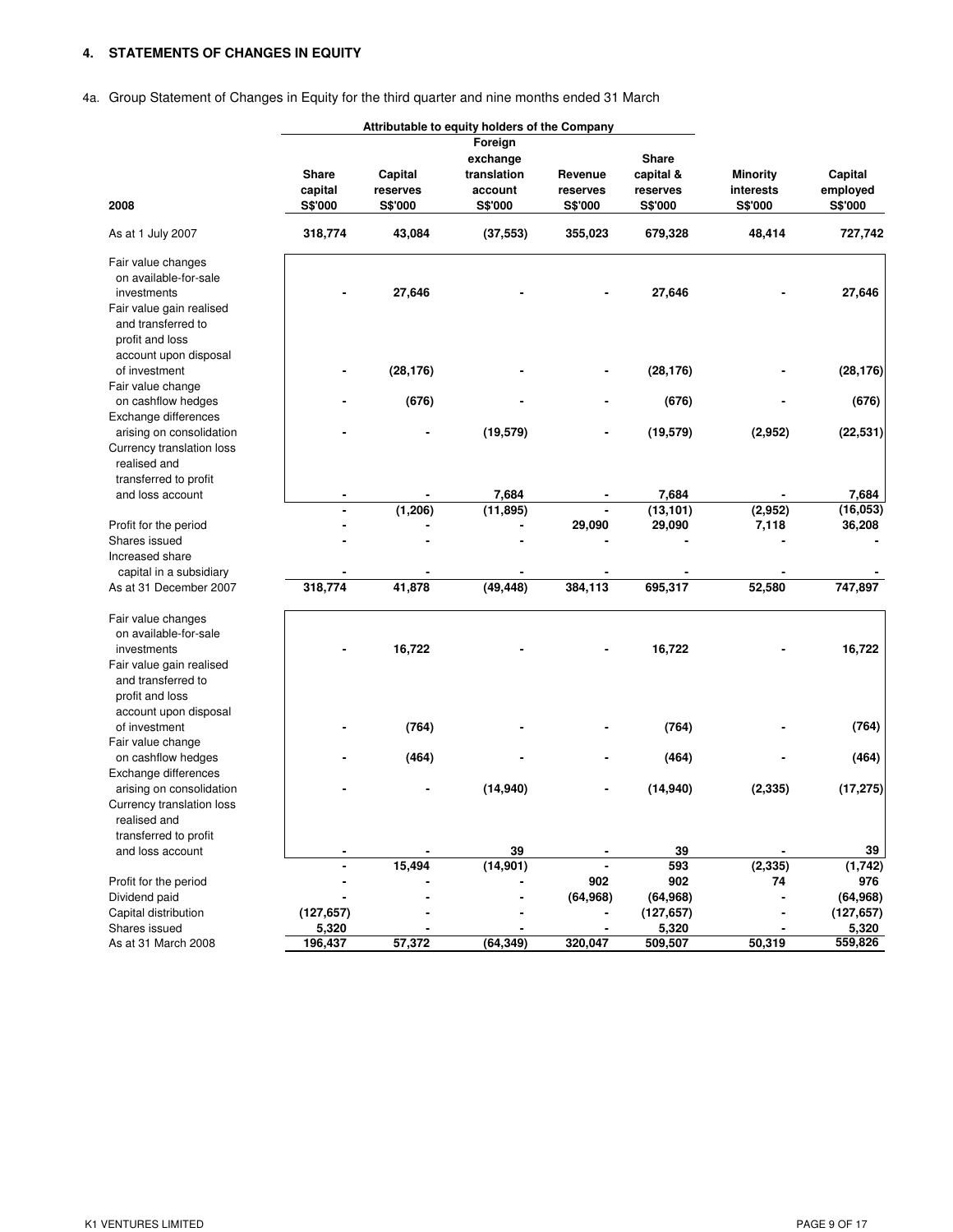|                                                                                                                                                          |                              |                     | Attributable to equity holders of the Company |                     |                                   |                       |                                   |
|----------------------------------------------------------------------------------------------------------------------------------------------------------|------------------------------|---------------------|-----------------------------------------------|---------------------|-----------------------------------|-----------------------|-----------------------------------|
|                                                                                                                                                          | Share<br>capital             | Capital<br>reserves | Foreign<br>exchange<br>translation<br>account | Revenue<br>reserves | Share<br>capital &<br>reserves    | Minority<br>interests | Capital<br>employed               |
| 2007                                                                                                                                                     | S\$'000                      | S\$'000             | S\$'000                                       | S\$'000             | S\$'000                           | S\$'000               | S\$'000                           |
| As at 1 July 2006                                                                                                                                        | 393,213                      | 58,799              | (24, 706)                                     | 328,796             | 756,102                           | 46,618                | 802,720                           |
| Fair value changes<br>on available-for-sale<br>investments<br>Fair value gain realised<br>and transferred to<br>profit and loss                          |                              | (13, 676)           |                                               |                     | (13, 676)                         |                       | (13,676)                          |
| account upon disposal<br>of investment                                                                                                                   |                              | (2,099)             |                                               |                     | (2,099)                           |                       | (2,099)                           |
| Fair value change<br>on cashflow hedges<br>Exchange differences                                                                                          |                              | (829)               |                                               |                     | (829)                             |                       | (829)                             |
| arising on consolidation<br>Currency translation loss<br>realised and<br>transferred to profit                                                           |                              |                     | (10, 932)                                     |                     | (10, 932)                         | (1, 364)              | (12, 296)                         |
| and loss account                                                                                                                                         |                              |                     | 8                                             |                     | 8                                 |                       | 8                                 |
| Profit for the period<br>Capital distribution                                                                                                            | $\blacksquare$<br>(113, 855) | (16, 604)           | (10, 924)                                     | 10,726              | (27, 528)<br>10,726<br>(113, 855) | (1, 364)<br>1,521     | (28, 892)<br>12,247<br>(113, 855) |
| Shares issued<br>Increased share                                                                                                                         | 4,473                        |                     |                                               |                     | 4,473                             |                       | 4,473                             |
| capital in a subsidiary                                                                                                                                  |                              |                     |                                               |                     |                                   | 235                   | 235                               |
| As at 31 December 2006                                                                                                                                   | 283,831                      | 42,195              | (35, 630)                                     | 339,522             | 629,918                           | 47,010                | 676,928                           |
| Fair value changes<br>on available-for-sale<br>investments<br>Fair value gain realised<br>and transferred to<br>profit and loss<br>account upon disposal |                              | (2,751)             |                                               |                     | (2,751)                           |                       | (2,751)                           |
| of investment<br>Fair value change                                                                                                                       |                              | (497)               |                                               |                     | (497)                             |                       | (497)                             |
| on cashflow hedges<br>Exchange differences                                                                                                               |                              | (183)               |                                               |                     | (183)                             |                       | (183)                             |
| arising on consolidation<br>Currency translation loss<br>realised and                                                                                    |                              |                     | (4,986)                                       |                     | (4,986)                           | (640)                 | (5,626)                           |
| transferred to profit<br>and loss account                                                                                                                | $\overline{\phantom{a}}$     |                     | (648)                                         |                     | (648)                             |                       | (648)                             |
|                                                                                                                                                          | $\overline{a}$               | (3, 431)            | (5,634)                                       |                     | (9,065)                           | (640)                 | (9,705)                           |
| Profit for the period                                                                                                                                    |                              |                     |                                               | 5,003               | 5,003                             | 425                   | 5,428                             |
| Shares issued                                                                                                                                            | 34,943                       |                     |                                               |                     | 34,943                            |                       | 34,943                            |
| As at 31 March 2007                                                                                                                                      | 318,774                      | 38,764              | (41, 264)                                     | 344,525             | 660,799                           | 46,795                | 707,594                           |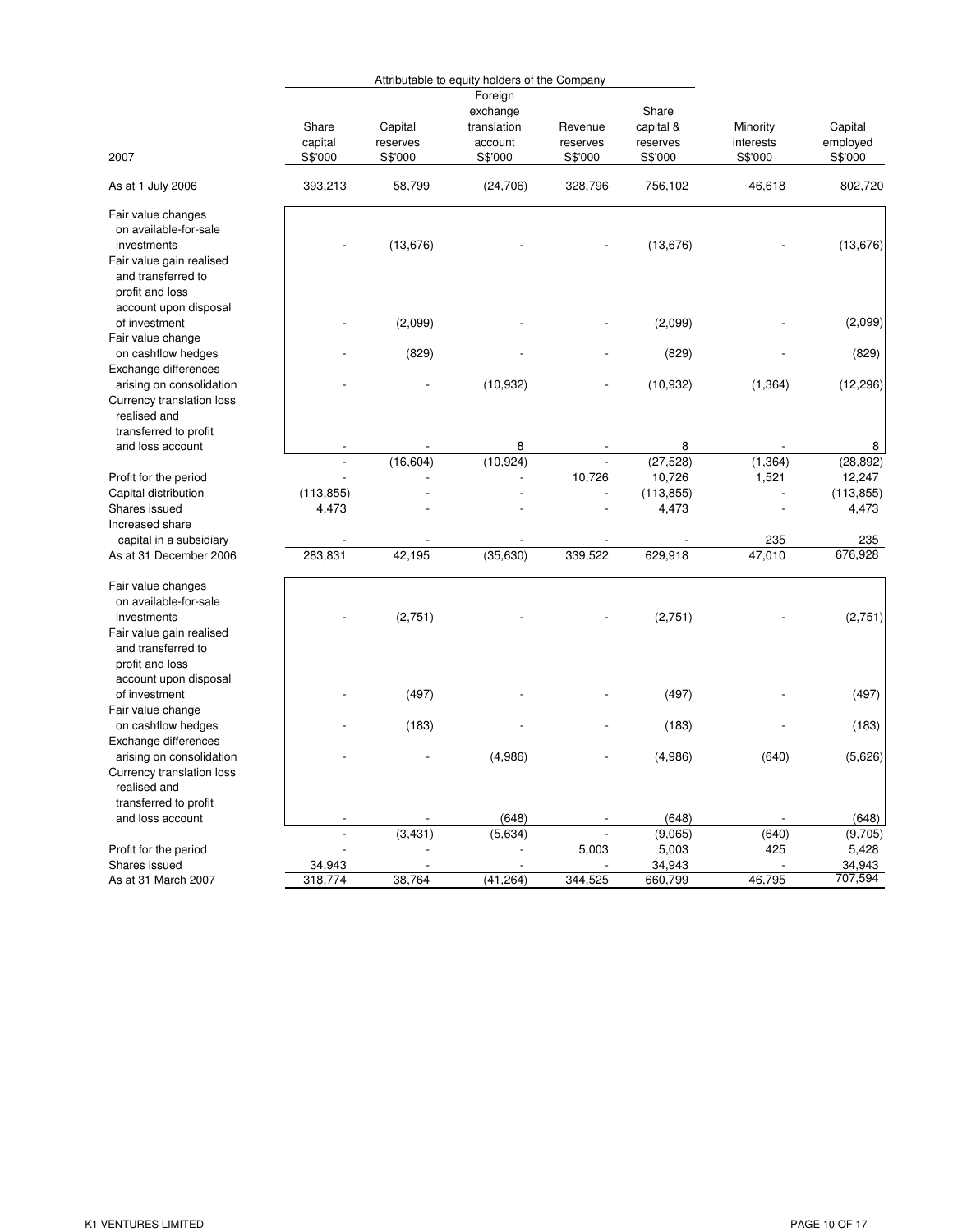4b. Company Statement of Changes in Equity for the third quarter and nine months ended 31 March

| 2008                                                                                                                                             | <b>Share</b><br>capital<br><b>S\$'000</b> | Capital<br>reserves<br>S\$'000 | Revenue<br>reserves<br>S\$'000 | Total<br>S\$'000 |
|--------------------------------------------------------------------------------------------------------------------------------------------------|-------------------------------------------|--------------------------------|--------------------------------|------------------|
| As at 1 July 2007                                                                                                                                | 318,774                                   | 6,211                          | 257,216                        | 582,201          |
| Fair value changes<br>on available-for-sale<br>investments<br>Fair value gain realised<br>and transferred to profit<br>and loss account upon     |                                           | 6,824                          |                                | 6,824            |
| disposal of investment                                                                                                                           |                                           | (5, 185)                       |                                | (5,185)          |
|                                                                                                                                                  |                                           | 1,639                          |                                | 1,639            |
| Profit for the period                                                                                                                            |                                           |                                | 27,064                         | 27,064           |
| Share issued<br>As at 31 December 2007                                                                                                           | 318,774                                   | 7,850                          | 284,280                        | 610,904          |
|                                                                                                                                                  |                                           |                                |                                |                  |
| Fair value changes<br>on available-for-sale<br>investments<br>Fair value gain realised<br>and transferred to profit<br>and loss account upon     |                                           |                                |                                |                  |
| disposal of investment                                                                                                                           |                                           | (764)                          |                                | (764)            |
| Profit for the period                                                                                                                            |                                           | (764)                          | 465                            | (764)<br>465     |
| Dividend paid                                                                                                                                    |                                           |                                | (64, 968)                      | (64, 968)        |
| Capital distribution<br>Share issued                                                                                                             | (127, 657)                                |                                |                                | (127, 657)       |
| As at 31 March 2008                                                                                                                              | 5,320<br>196,437                          | 7,086                          | 219,777                        | 5,320<br>423,300 |
| 2007                                                                                                                                             |                                           |                                |                                |                  |
| As at 1 July 2006                                                                                                                                | 393,213                                   | 1,897                          | 257,577                        | 652,687          |
| Fair value changes<br>on available-for-sale<br>investments<br>Fair value gain realised<br>and transferred to profit                              |                                           | 2,231                          |                                | 2,231            |
| and loss account upon<br>disposal of investment                                                                                                  |                                           | (249)                          |                                | (249)            |
|                                                                                                                                                  |                                           | 1,982                          |                                | 1,982            |
| Loss for the period                                                                                                                              |                                           |                                | (5,483)                        | (5, 483)         |
| Capital distribution                                                                                                                             | (113, 855)                                |                                | L,                             | (113, 855)       |
| Share issued<br>As at 31 December 2006                                                                                                           | 4,473<br>283,831                          | 3,879                          | 252,094                        | 4,473<br>539,804 |
| Fair value changes                                                                                                                               |                                           |                                |                                |                  |
| on available-for-sale<br>investments<br>Fair value gain realised<br>and transferred to profit<br>and loss account upon<br>disposal of investment |                                           | (166)                          |                                | (166)            |
|                                                                                                                                                  |                                           | (166)                          |                                | (166)            |
| Loss for the period                                                                                                                              |                                           |                                | (1,629)                        | (1,629)          |
| Share issued                                                                                                                                     | 34,943                                    |                                |                                | 34,943           |
| As at 31 March 2007                                                                                                                              | 318,774                                   | 3,713                          | 250,465                        | 572,952          |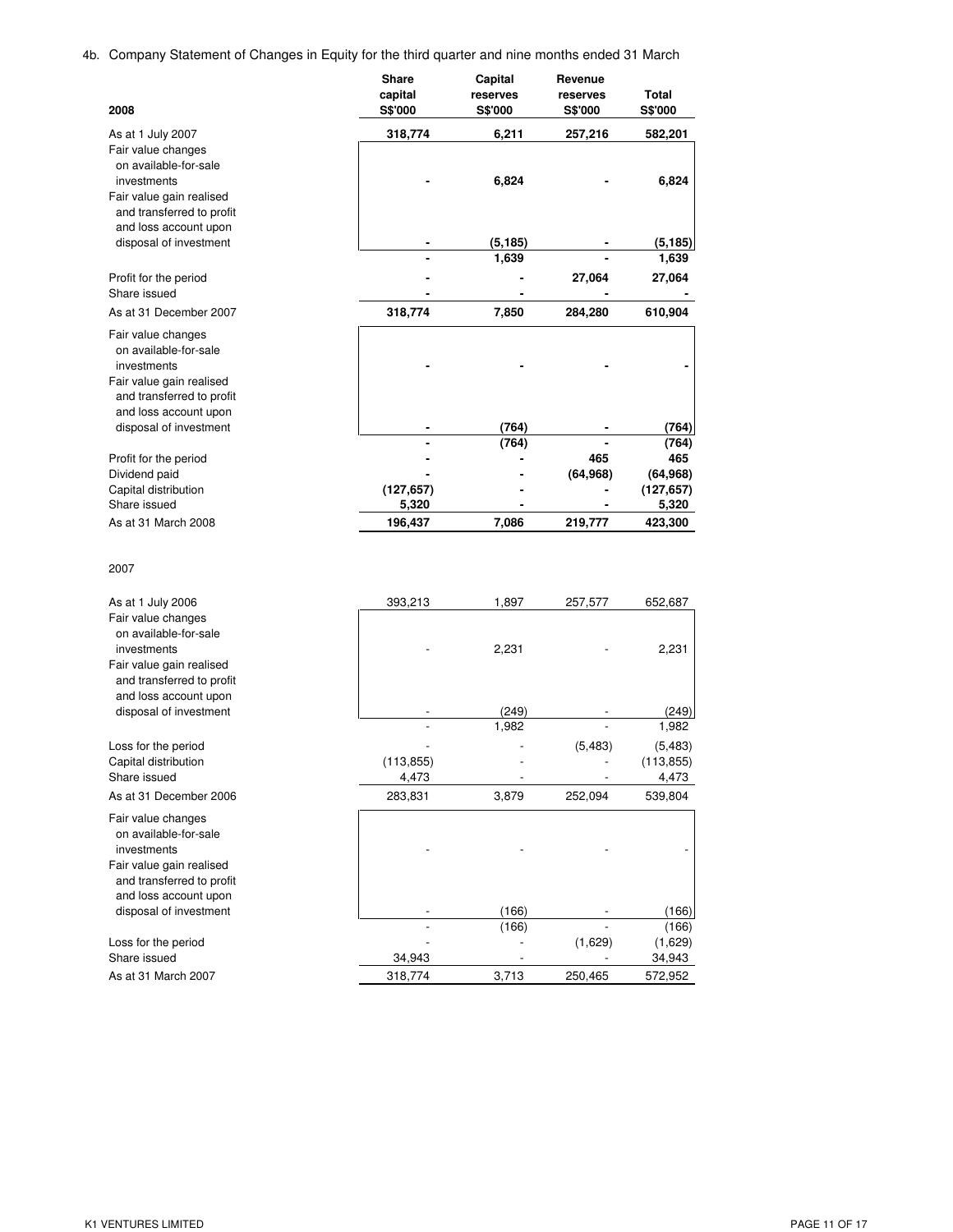### 4c. Share capital

Since 30 June 2007, the Company issued 38 million ordinary shares upon the exercise of all warrants issued in 2005. As at 31 March 2008, there were unexercised options for 215,000 (March 2007: 240,000) of unissued ordinary shares under the Keppel Marine Share Option Scheme 1990.

The issued share capital of the Company as at 31 March 2008 was 2,165,603,003 ordinary shares.

As at 31 March 2008, the Company is not holding any treasury shares.

### **5. AUDIT**

The financial statements have not been audited nor reviewed by our auditors.

#### **6. AUDITORS' REPORT**

Not applicable

### **7. ACCOUNTING POLICIES**

The Group has applied the same accounting policies and methods of computation in the financial statements for the current financial period compared with those of the audited financial statements as at 30 June 2007.

#### **8. CHANGES IN THE ACCOUNTING POLICIES**

Not applicable

### **9. REVIEW OF GROUP PERFORMANCE**

Group revenue from continuing operations for 3Q FY2008 of \$32.5 million represents a decrease of 57.3%, whilst revenue for the first nine months of \$206.6 million represents an increase of 21.2%, as compared to the corresponding periods in the previous year. The decline in revenue for the third quarter was mainly attributable to less proceeds from sale of investments, a decrease in Helm's leasing revenue, and less interest income from fixed deposits. The improved revenue for the first nine months was attributable mainly to a net increase in sale of investments, including Helm's sale of its investment in DM&E.

As compared to the previous year, Group operating profit from continuing operations decreased by 35.9% to \$9.5 million for the third quarter and increased by 65.1% to \$93.3 million for the first nine months. The decline in operating profit for 3Q FY2008 was attributable mainly to a decrease in revenue as explained above partially offset by a decrease in Helm's operating expenses. The improved operating profit from continuing operations for the first nine months was attributable mainly to Helm's sale of its investment in DM&E.

The Group achieved profit before tax (PBT) of \$1.6 million from continuing operations for 3Q FY2008 as compared to \$5.9 million for the same period in the prior year, a decrease of 72.8%. The decline in PBT was principally the result of a decline in operating profit and a greater negative impact from foreign exchange movements partially offset by lower interest expense. For the first nine months, PBT from continuing operations amounted to \$66.3 million, which was a 246.2% increase over the corresponding period last year. The improved results from continuing operations for the first nine months were due mainly to higher operating profit and lower interest expense partially offset by a greater negative impact associated with foreign exchange movements.

The Group's EBITDA for continuing operations decreased by 30.7% to \$19.3 million for the third quarter and improved by 39.2% to \$123.2 million for the first nine months.

Profit attributable to shareholders (PATMI) for 3Q FY2008 was \$0.9 million as compared to \$5.0 million in the corresponding prior period. For the first nine months, PATMI amounted to \$30.0 million, which was a 90.7% increase over the corresponding period last year.

Basic earnings per share (EPS) for the Group for the first nine months ended 31 March 2008 increased to 1.40 cents from 0.79 cents, a 77.2% increase from the prior year.

In the opinion of the Directors, no factor has arisen between 31 March 2008 and the date of this report which would materially affect the results of the Group and the Company for the period just ended.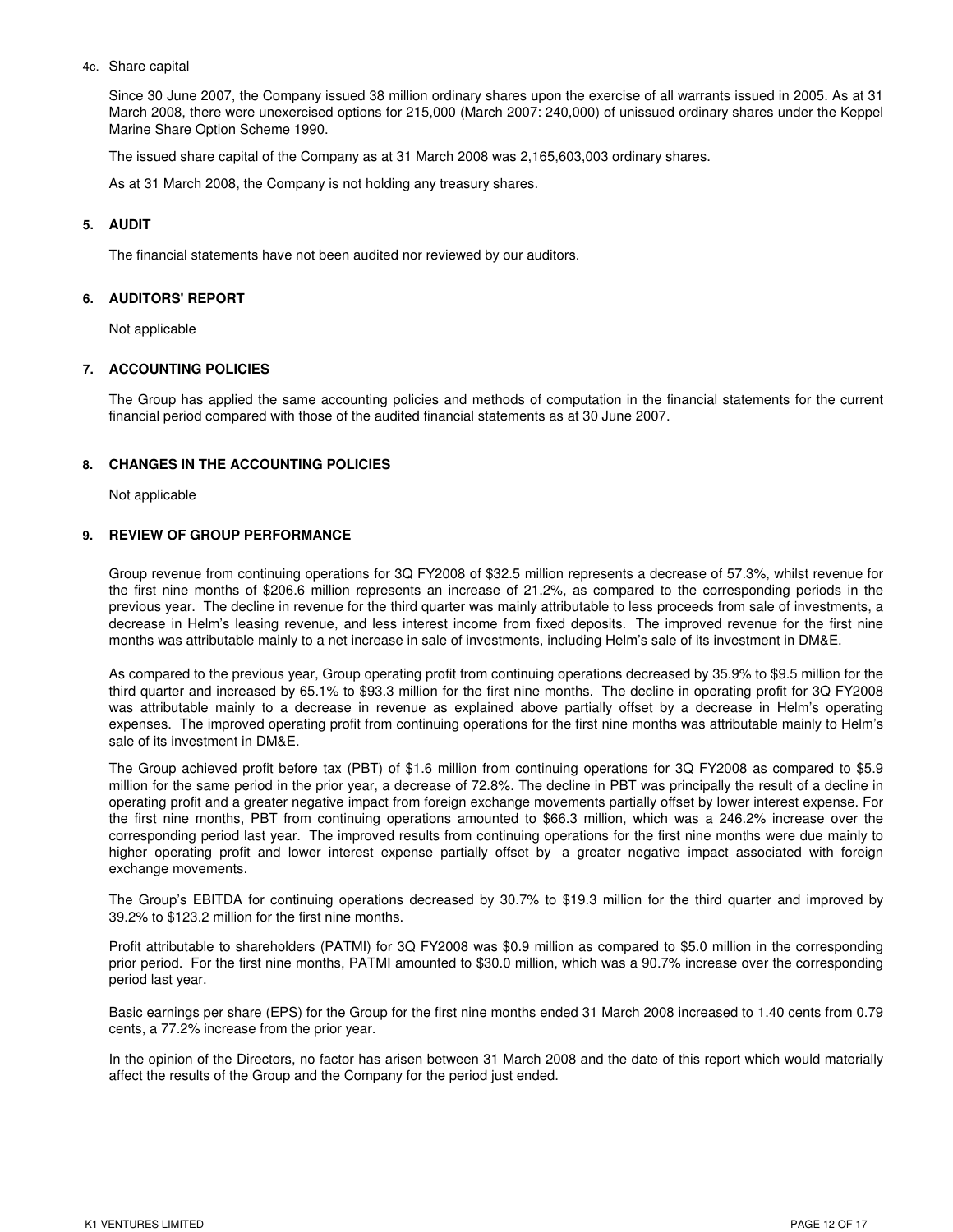### **10. VARIANCE FROM PROSPECT STATEMENT**

No material variance from previous statement.

### **11. PROSPECTS**

A downturn in rail traffic volumes is expected to continue to have a negative impact on leasing revenues at the Group's operating subsidiary, Helm Holding Corporation.

Management will continue to be pro-active in seeking to enhance shareholder value with its current portfolio of investments.

### **12. DIVIDENDS**

12a. Current Financial Period Reported On

Any dividend recommended for the current financial period reported on? No

12b. Corresponding Period of the Immediately Preceding Financial Year

Any dividend declared for the corresponding period of the immediately preceding financial year? No

12c. Date Payable

Not applicable

12d. Books Closure Date

Not applicable

12e. If no dividend has been declared/recommended, a statement to that effect.

No dividend has been declared for the quarter ended 31 March 2008.

A capital distribution of 6 cents per share without deduction for tax in respect of the year ended 30 June 2007 was paid on 3 January 2008 and an interim one-tier exempt special dividend of 3 cents per share in respect of the first half year ended 31 December 2007 was paid on 3 March 2008. Total cash distribution paid to shareholders for the period ended 31 March 2008 therefore amounted to 9 cents per share.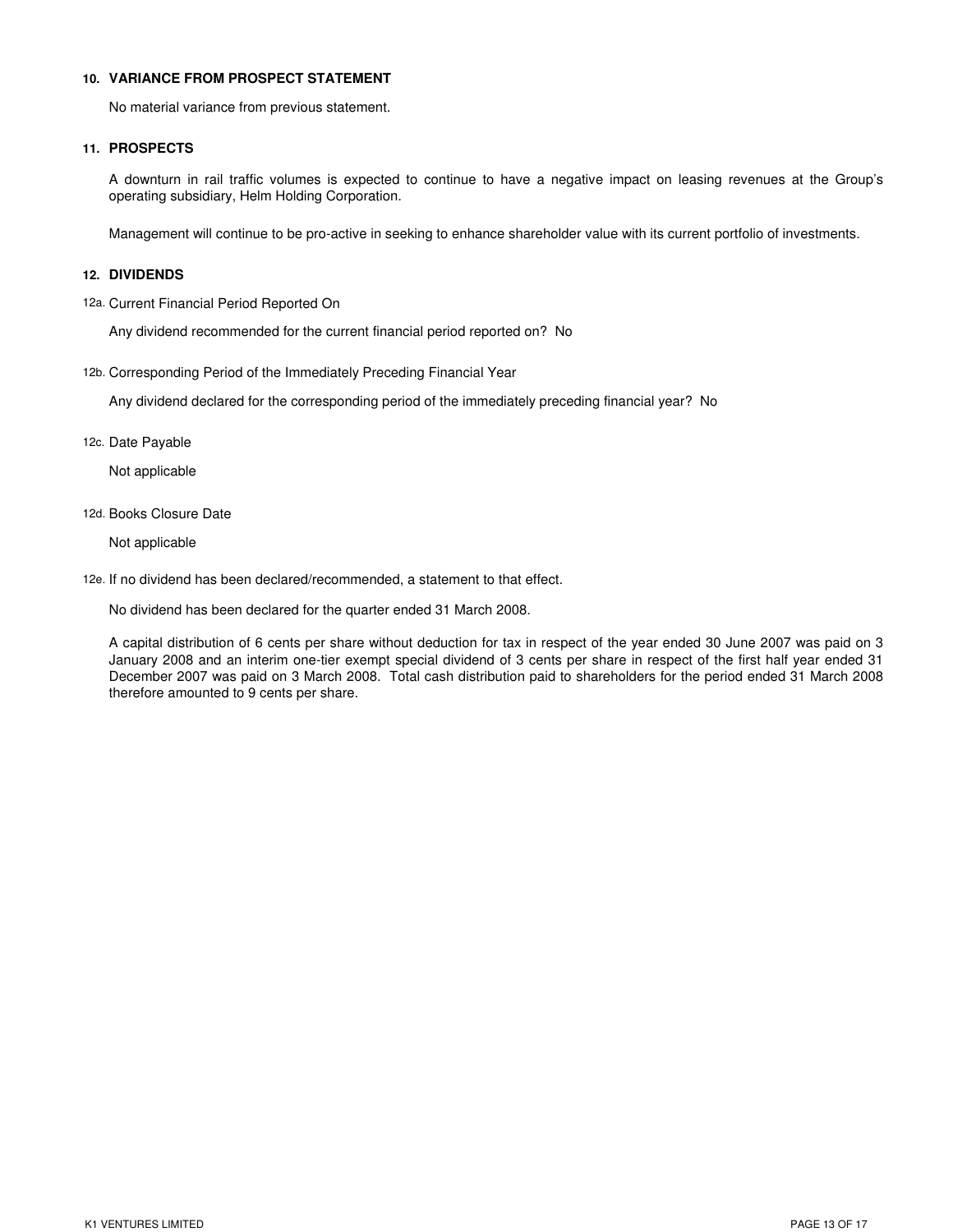### **13. SEGMENT ANALYSIS**

### **BUSINESS SEGMENT**

The Group has segmented its continuing operations into Energy, Transportation Leasing and Investments. The Group's Energy segment reflects its energy-related investments. The Transportation Leasing segment represents Helm's locomotive and railcar leasing business in North America. The Group's Investment activities consist mainly of the Group's education and technology investments.

Discontinued Operation reflects the Group's activities in Mid Pac Petroleum, LLC ("Mid Pac"), the retail gasoline operations in Hawaii

### **Nine months ended 31 March**

|                                                       |                  |                                     | <b>Continuing Operations</b> |                              |                 | <b>Discontinued</b><br><b>Operations</b> | <b>Total</b><br>Operations |
|-------------------------------------------------------|------------------|-------------------------------------|------------------------------|------------------------------|-----------------|------------------------------------------|----------------------------|
| 2008                                                  | Energy<br>\$'000 | Transportation<br>leasing<br>\$'000 | <b>Investments</b><br>\$'000 | <b>Elimination</b><br>\$'000 | Total<br>\$'000 | Midpac<br>\$'000                         | \$'000                     |
| Revenue                                               | ٠                | 188,337                             | 18,235                       | ۰                            | 206,572         | 115,869                                  | 322,441                    |
| <b>Results</b>                                        |                  |                                     |                              |                              |                 |                                          |                            |
| Operating profit                                      |                  | 78,602                              | 14,708                       |                              | 93,310          | 4,570                                    | 97,880                     |
| Finance expenses                                      |                  | (21, 132)                           |                              |                              | (21, 132)       |                                          | (21, 132)                  |
| Foreign exchange loss                                 |                  |                                     | (10, 738)                    |                              | (10, 738)       |                                          | (10, 738)                  |
| Share of results of<br>associated company             |                  |                                     |                              |                              |                 |                                          |                            |
| and joint ventures                                    |                  | 4,861                               |                              |                              | 4,861           |                                          | 4,861                      |
| Profit before taxation                                |                  | 62,331                              | 3,970                        | ٠                            | 66,301          | 4,570                                    | 70,871                     |
| <b>Other information</b>                              |                  |                                     |                              |                              |                 |                                          |                            |
| Segment assets<br>Investment in<br>associated company | 109,025          | 698,346                             | 264,446                      |                              | 1,071,817       |                                          | 1,071,817                  |
| and joint ventures                                    |                  | 38,344                              |                              |                              | 38,344          |                                          | 38,344                     |
| Tax recoverable                                       |                  |                                     | 111                          |                              | 111             |                                          | 111                        |
| Total                                                 | 109,025          | 736,690                             | 264,557                      | $\blacksquare$               | 1,110,272       | Ξ.                                       | 1,110,272                  |
| Segment liabilities<br>Net tax provision              |                  | 313,694                             | 2,358                        |                              | 316,052         |                                          | 316,052                    |
| & deferred taxation                                   | 17,098           | 169,305                             | 47,991                       | ۰                            | 234,394         |                                          | 234,394                    |
| Total                                                 | 17,098           | 482,999                             | 50,349                       | Ξ.                           | 550,446         |                                          | 550,446                    |
| Net assets                                            | 91,927           | 253,691                             | 214,208                      | ۰.                           | 559,826         |                                          | 559,826                    |
| Capital expenditure<br>Depreciation and               |                  | 62,807                              |                              |                              | 62,807          | 440                                      | 63,247                     |
| amortisation                                          |                  | (35, 726)                           | (35)                         |                              | (35, 761)       | (550)                                    | (36, 311)                  |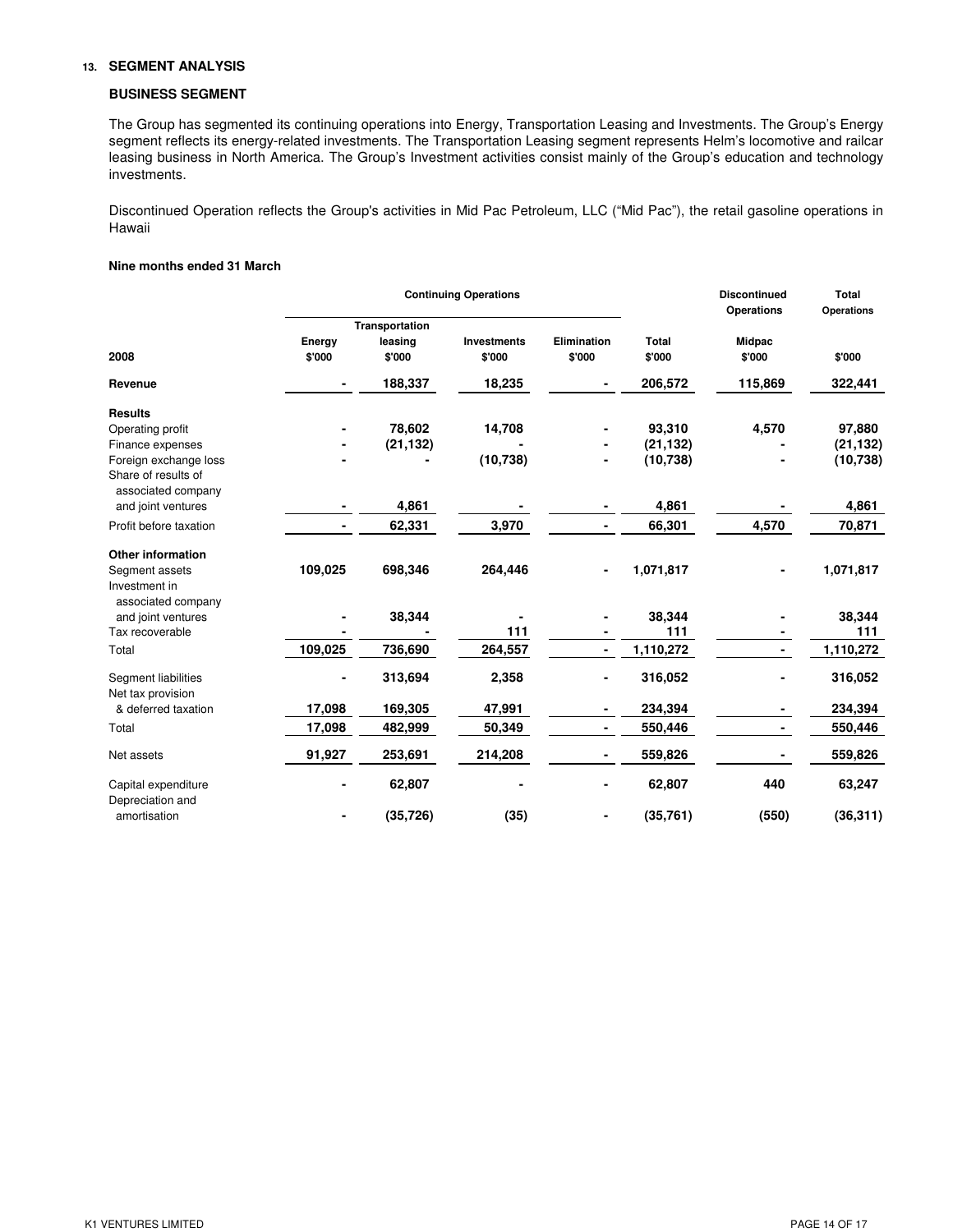|                                                       |                  | <b>Continuing Operations</b>        | Discontinued<br>Operations | Total<br>Operations   |                 |                  |           |
|-------------------------------------------------------|------------------|-------------------------------------|----------------------------|-----------------------|-----------------|------------------|-----------|
| 2007                                                  | Energy<br>\$'000 | Transportation<br>leasing<br>\$'000 | Investments<br>\$'000      | Elimination<br>\$'000 | Total<br>\$'000 | Midpac<br>\$'000 | \$'000    |
| Revenue                                               | 591              | 112,618                             | 57,214                     |                       | 170,423         | 184,038          | 354,461   |
| <b>Results</b>                                        |                  |                                     |                            |                       |                 |                  |           |
| Operating profit                                      | 589              | 44,432                              | 11,501                     |                       | 56,522          | 12,036           | 68,558    |
| Finance expenses                                      |                  | (33, 245)                           |                            |                       | (33, 245)       |                  | (33, 245) |
| Foreign exchange loss<br>Share of results of          |                  |                                     | (9, 807)                   |                       | (9,807)         |                  | (9,807)   |
| associated company<br>and joint ventures              |                  | 5,679                               |                            |                       | 5,679           |                  | 5,679     |
| Profit before taxation                                | 589              | 16,866                              | 1,694                      | ÷.                    | 19,149          | 12,036           | 31,185    |
| <b>Other information</b>                              |                  |                                     |                            |                       |                 |                  |           |
| Segment assets<br>Investment in<br>associated company | 182,572          | 796,473                             | 417,718                    | (47,098)              | 1,349,665       |                  | 1,349,665 |
| and joint ventures                                    |                  | 81,285                              |                            |                       | 81,285          |                  | 81,285    |
| Tax recoverable                                       | 11               |                                     | 2,543                      |                       | 2,554           |                  | 2,554     |
| Total                                                 | 182,583          | 877,758                             | 420,261                    | (47,098)              | 1,433,504       |                  | 1,433,504 |
| Segment liabilities<br>Net tax provision              | 61,123           | 477,689                             | 7,596                      | (47,098)              | 499,310         |                  | 499,310   |
| & deferred taxation                                   | 19,099           | 163,329                             | 44,172                     |                       | 226,600         |                  | 226,600   |
| Total                                                 | 80,222           | 641,018                             | 51,768                     | (47,098)              | 725,910         |                  | 725,910   |
| Net assets                                            | 102,361          | 236,740                             | 368,493                    |                       | 707,594         |                  | 707,594   |
| Capital expenditure<br>Depreciation and               |                  | 65,674                              | 4                          |                       | 65,678          | 4,426            | 70,104    |
| amortisation                                          |                  | (36, 042)                           | (95)                       |                       | (36, 137)       | (2, 374)         | (38, 511) |

## **GEOGRAPHICAL SEGMENT**

The Group's two business segments operate in three main geographical areas. The operating activities and investment activities are predominately in the USA. There are also investment activities in Hong Kong. Singapore is the home country of the Company and its assets are mainly cash and cash equivalents.

Segment revenue is based on geographical location of its customers or, in the case of revenue from investments, the source of its investments income. Segment assets and capital expenditure are analyzed based on the location of the assets generating the income.

Nine months ended 31 March

| Singapore | <b>USA</b> | <b>Hong Kong</b> | <b>Others</b> | Total     |  |  |
|-----------|------------|------------------|---------------|-----------|--|--|
| \$'000    | \$'000     | \$'000           | \$'000        | \$'000    |  |  |
|           |            |                  |               |           |  |  |
| 462       | 195,865    | 3.115            | 7,130         | 206,572   |  |  |
| 99,258    | 932.771    | 30,385           | 9.403         | 1,071,817 |  |  |
| ٠         | 62,807     |                  |               | 62,807    |  |  |
|           |            |                  |               |           |  |  |
| ۰         | 115,869    | ۰                | ۰             | 115,869   |  |  |
| ٠         |            | -                | ۰             |           |  |  |
|           | 440        |                  |               | 440       |  |  |
|           |            |                  | China/        |           |  |  |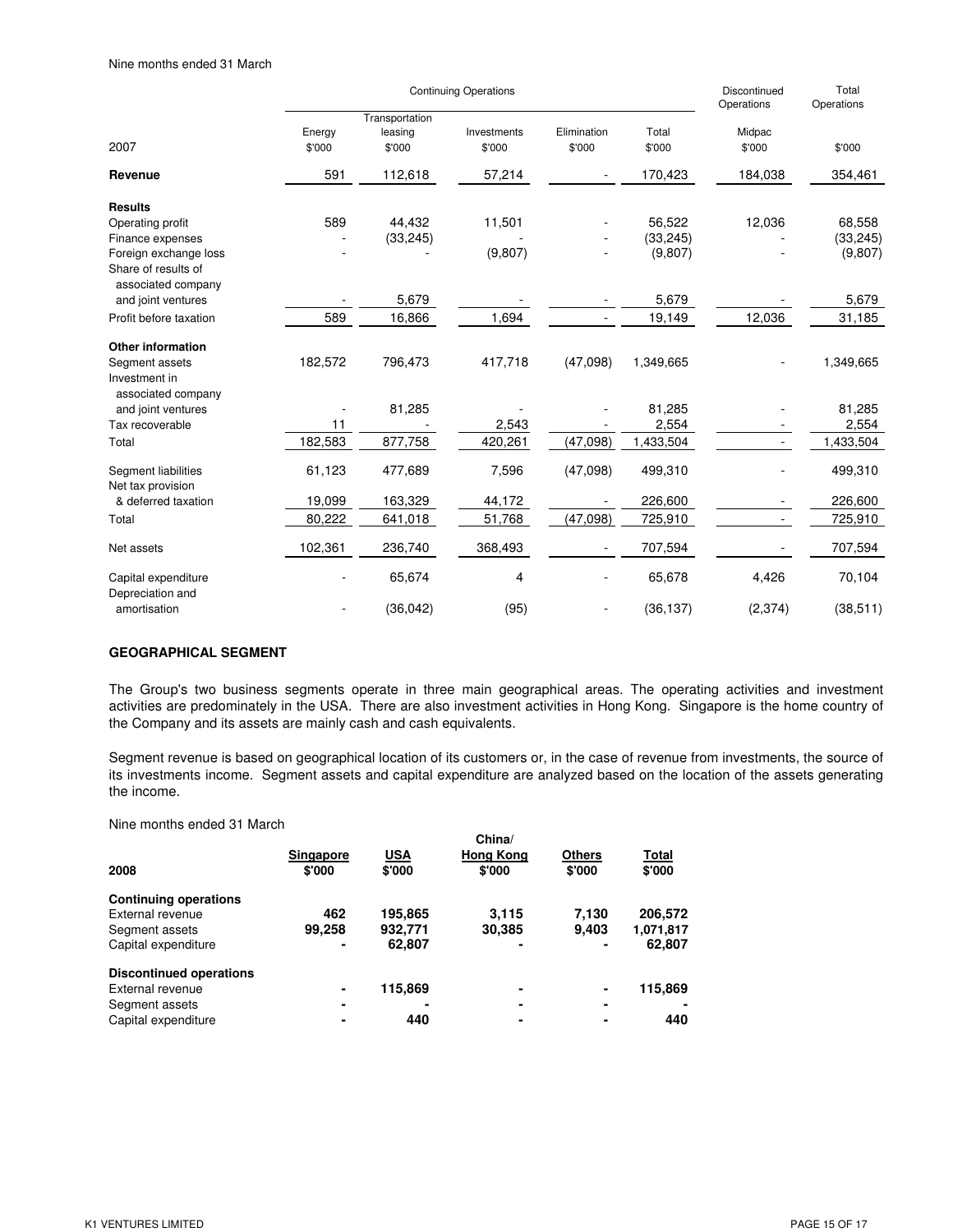| 2007                           | Singapore<br>\$'000      | <b>USA</b><br>\$'000 | China/<br>Hong Kong<br>\$'000 | Others<br>\$'000 | Total<br>\$'000 |
|--------------------------------|--------------------------|----------------------|-------------------------------|------------------|-----------------|
| <b>Continuing operations</b>   |                          |                      |                               |                  |                 |
| External revenue               | 7.980                    | 158,237              | 3.879                         | 327              | 170,423         |
| Segment assets                 | 19,818                   | 1,140,626            | 182,121                       | 7.100            | 1,349,665       |
| Capital expenditure            |                          | 65,677               |                               |                  | 65,678          |
| <b>Discontinued operations</b> |                          |                      |                               |                  |                 |
| External revenue               | -                        | 184,038              |                               |                  | 184,038         |
| Segment assets                 | $\overline{\phantom{0}}$ |                      |                               | -                |                 |
| Capital expenditure            |                          | 4.426                |                               |                  | 4.426           |

## **14. REVIEW OF SEGMENT PERFORMANCE**

Not applicable.

## **15. INTERESTED PERSON TRANSACTIONS**

| Name of interested person                                                                                                                                       | 1 Jul 07<br>to<br>31 Mar 08<br>\$'000 | Aggregate value of all<br>interested person transactions<br>during the financial period<br>under review (excluding<br>transactions less than<br>\$100,000 and transactions<br>conducted under shareholders'<br>mandate pursuant to Rule 920<br>of the SGX Listing Manual)<br>1 Jul 06<br>to<br>31 Mar 07<br>\$'000 | Aggregate value of all<br>interested person<br>transactions conducted<br>under shareholders'<br>mandate pursuant to Rule<br>920 of the SGX Listing<br>Manual.<br>1 Jul 07<br>to<br>31 Mar 08<br>\$'000 | 1 Jul 06<br>to<br>31 Mar 07<br>\$'000 |
|-----------------------------------------------------------------------------------------------------------------------------------------------------------------|---------------------------------------|--------------------------------------------------------------------------------------------------------------------------------------------------------------------------------------------------------------------------------------------------------------------------------------------------------------------|--------------------------------------------------------------------------------------------------------------------------------------------------------------------------------------------------------|---------------------------------------|
| <b>General transactions</b><br><b>KCL Group</b><br>Greenstreet Partners *<br>Corporate treasury transactions<br><b>KCL Group</b><br><b>Greenstreet Partners</b> |                                       |                                                                                                                                                                                                                                                                                                                    | 564<br>3,504<br>12,598                                                                                                                                                                                 | 697<br>3,736<br>189,758               |
| Total                                                                                                                                                           |                                       |                                                                                                                                                                                                                                                                                                                    | 16,666                                                                                                                                                                                                 | 194,191                               |

\* This amount represents the full financial year transaction with the interested person as per agreement.

## **BY ORDER OF THE BOARD**

Lawrence Chan Company Secretary 15-May-2008